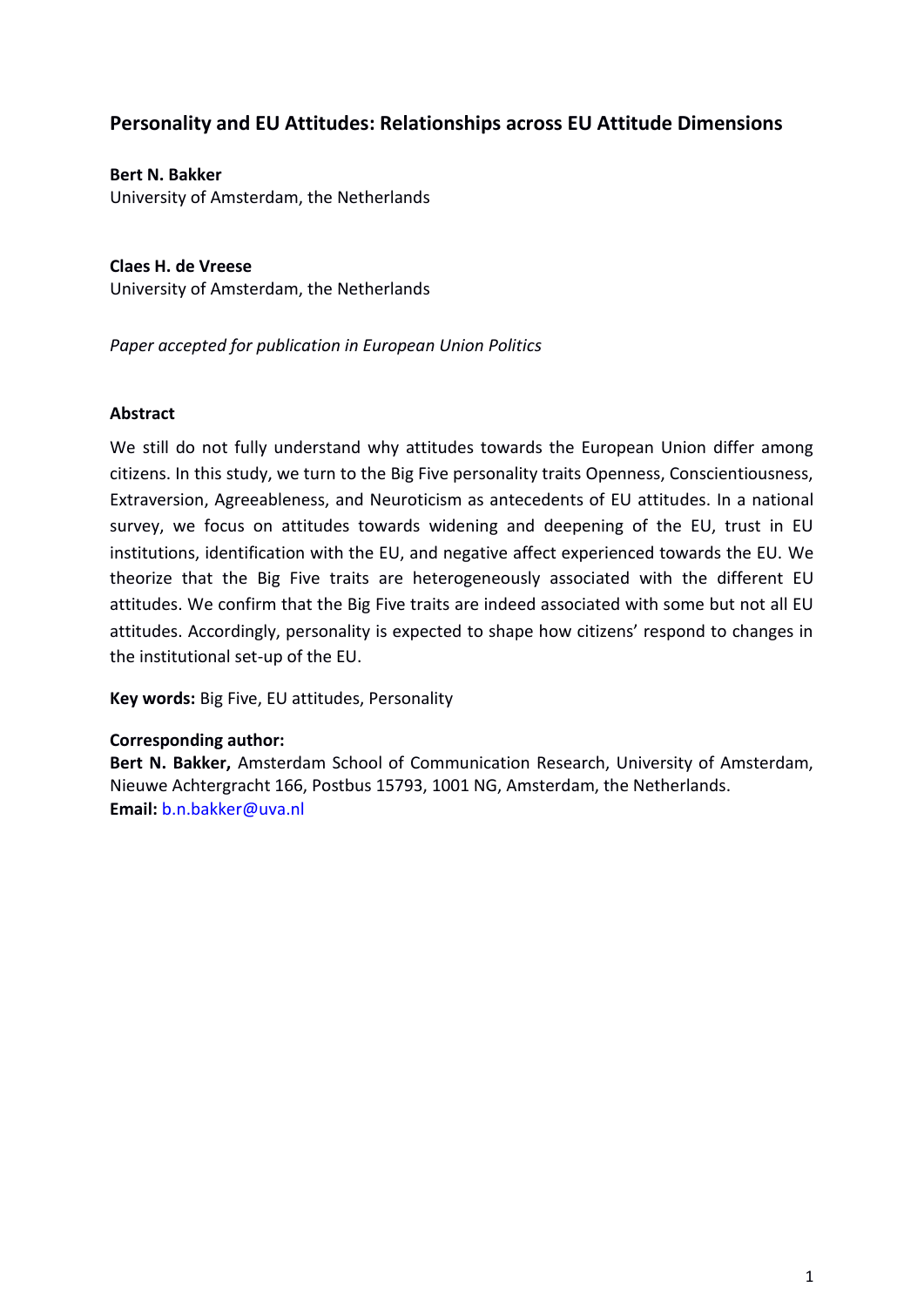#### **Introduction**

Citizens differ profoundly in their attitudes towards the European Union (EU). EU attitudes influence citizens' vote choice in elections for the European parliament (de Vries and Tillman, 2011), EU referendums (Hobolt, 2005) and national elections (de Vries, 2007). Extant research has documented that socio-economic status, political sophistication and evaluations of the government and the economy are antecedents of EU attitudes (Franklin et al., 1994; Gabel, 1998; Ray, 2003; Tillman, 2012). Likewise, anti-immigrant attitudes, political ideology and national identity have been shown to predict EU attitudes (Boomgaarden et al., 2011; Carey, 2002; Harteveld et al., 2013; Hobolt, 2014; Kritzinger, 2003). Yet, we still do not fully understand why attitudes towards the EU differ among citizens.

Recent research re-emphasizes that personality is an important antecedent of political attitudes (Gerber et al., 2010; Mondak and Halperin, 2008). A commonly employed model of personality is the Big Five model which isolates the traits Openness (to Experience), Conscientiousness, Extraversion, Agreeableness and Neuroticism (Digman, 1990; Goldberg, 1992). Big Five traits shape political attitudes when the attitude involves specific goals and values that relate to one or more Big Five traits (Gerber et al., 2010; Jost et al., 2009; Mondak, 2010). In the only study up to this point, Schoen (2007) showed that support for further integration of the EU is associated with high levels of Openness and Agreeableness but low levels of Conscientiousness.

The literature on EU attitudes has, however, demonstrated that EU integration is only one of multiple EU attitude dimensions (Boomgaarden et al., 2011; Hobolt and Brouard, 2010). For instance, attitudes towards EU integration can be divided into (1) support for the *widening* of the EU by enlarging the number of member states and (2) support for the *deepening* of the EU by further integrating existing policies (Hobolt, 2014; Karp and Bowler, 2006). Others have isolated trust in EU institutions (Harteveld et al., 2013; Lubbers, 2008), identification with the EU (Bruter, 2003; Hobolt and Brouard, 2010; Lubbers, 2008), and negative affect towards the EU (Boomgaarden et al., 2011) as EU attitudes. These attitudes influence vote choice in European elections and referenda (Hobolt and Brouard, 2010; Maier et al., 2015; van Spanje and de Vreese, 2011). Accordingly, it is important to study the antecedents of the different EU attitude dimensions.

We turn to the Big Five personality traits as antecedents of EU attitudes. We argue, and confirm in a national survey conducted in the Netherlands, that Big Five personality traits correlate heterogeneously with the different EU attitudes. This article, for instance, shows that the Big Five trait Openness is positively associated with the support for widening of the EU, but this trait is unrelated to deepening of the EU. The effects of the Big Five traits on EU attitudes are independent of commonly identified antecedents of EU attitudes such as government evaluation, economic outlook, national identity and anti-immigrant attitudes.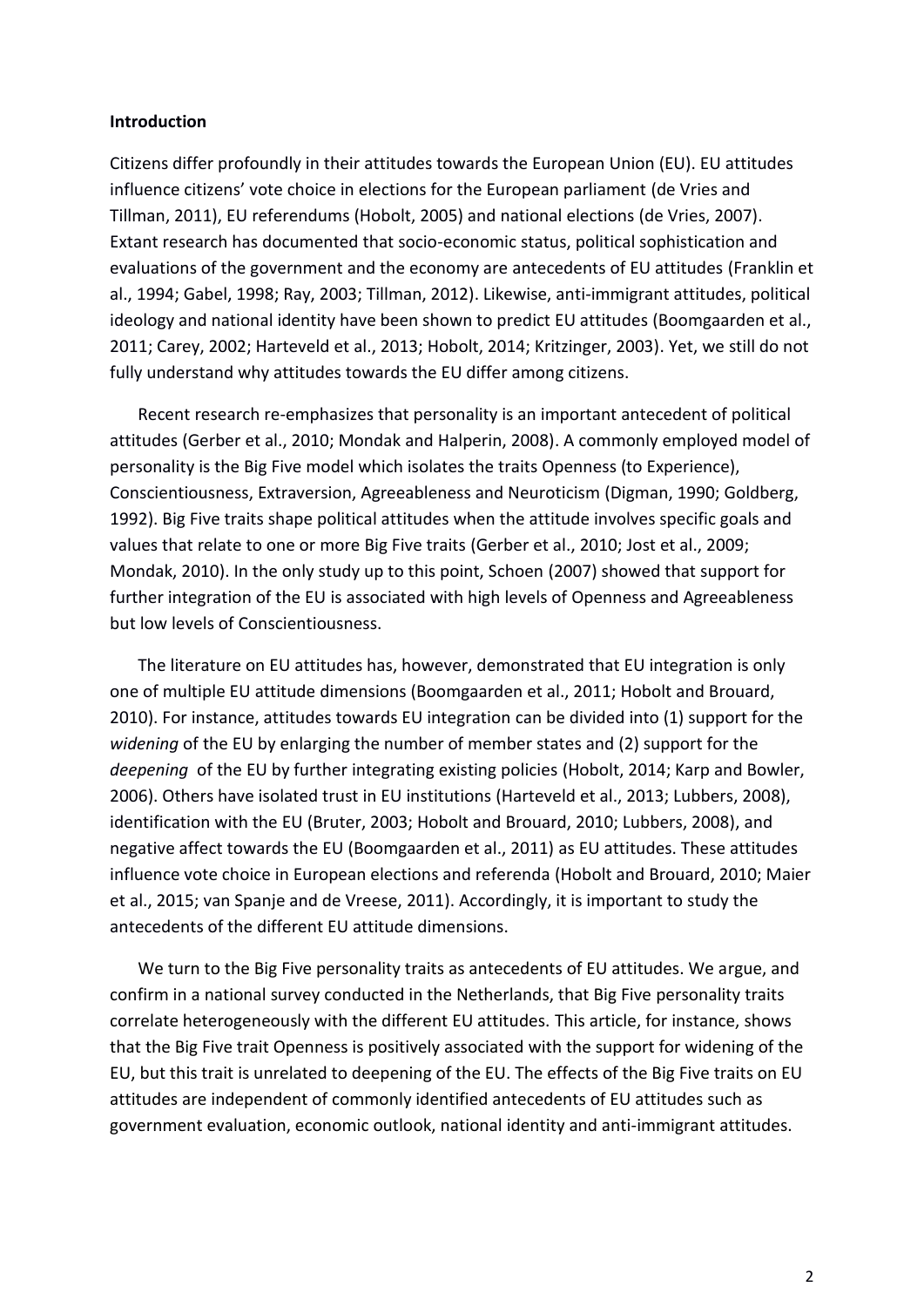The contribution of this study is twofold. First, by establishing the associations between the Big Five traits and EU attitudes, we demonstrate that personality is an important antecedent of EU attitudes. Second, this study has isolated a set of personality characteristics which should interact with the environment in shaping citizens' attitudes towards the EU. For instance, our findings suggest that the open-minded, agreeable and neurotic citizens will respond positively to expansion of the EU. Acknowledging differences in personality traits, politicians, policy makers and the news media could tailor their messages to the motives and needs rooted in the specific Big Five traits in order to inform the public and increase the legitimacy of the EU.

#### **Big Five Personality Traits and Political Attitudes**

A rich body of research has studied the association between citizens' personality and political attitudes (Gerber et al., 2010; Jost et al., 2009; Mondak and Halperin, 2008). Often these studies employ the Big Five model of personality that encapsulates a wide variety of individual differences in the traits Openness, Conscientiousness, Extraversion, Agreeableness, and Neuroticism (Digman, 1990; Goldberg, 1992). Specifically, people open to experience have a lively imagination, are curious and open-minded. Conscientious persons prefer order, adhere to social norms, plan and organize tasks, are goal-oriented and are reluctant to change. Extraverts seek excitement, are outgoing and social. Agreeable citizens are tender-minded, trusting, altruistic and caring. Lastly, neurotic persons are selfconscious and have a tendency to experience negative affect such as anger, anxiety and depression.

Big Five traits are *core characteristics* that share a set of attributes which make it possible to assume that they shape attitudes and behaviors (Asendorpf and van Aken, 2003). Specifically, they are heritable (Yamagata et al., 2006), robust across cultures (McCrae and Terracciano, 2005) and relatively stable over time (Roberts et al., 2006). Accordingly, Big Five traits can be seen as 'stable individual level differences in people's motivational reactions to circumscribed classes of environmental stimuli' (Denissen and Penke, 2008: 1286). The attitudes and behaviors that are influenced by personality traits, so called *surface characteristics*, are less stable and more adaptable to cultural and social influences (Asendorpf and Denissen, 2006). Surface characteristics are likely to develop over time as the product of the interaction between core characteristics and experiences from the environment (McCrae, 2009).

Political attitudes are a typical example of surface characteristics. Big Five traits are likely to shape attitudes when the issue involves specific goals and values that relate to these traits (Jost et al., 2009). For instance, Big Five traits have shown to be antecedents of attitudes towards moral issues (Gerber et al., 2010; Mondak, 2010) and anti-immigrant attitudes (Dinesen et al., 2014). Importantly, the strength and direction of the associations between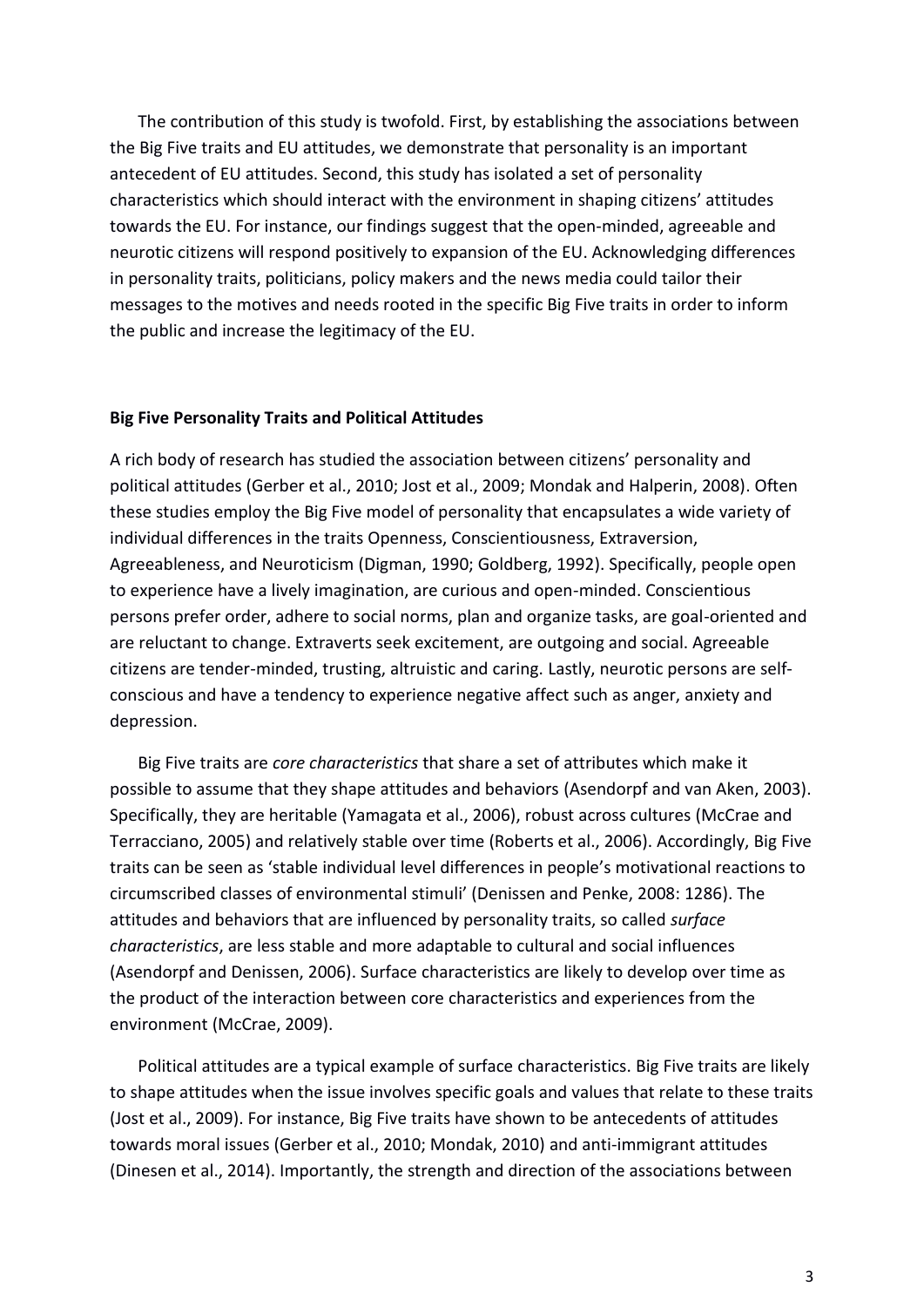personality traits, such as the Big Five traits and political attitudes is conditional upon the attitude of interest (Carney et al., 2008; Feldman and Johnston, 2014).

# **Big Five Personality Traits and EU Attitudes**

The association between personality traits and support for integration of the EU was addressed by Schoen (2007) who demonstrated that high scorers on Openness and Agreeableness are supportive of further integration of the EU and the introduction of the Euro.<sup>1</sup> Moreover, Conscientiousness was associated with opposition to EU integration. Support for EU integration itself is, however, only one of multiple EU attitudes (Boomgaarden et al., 2011; Hobolt and Brouard, 2010; Hobolt, 2014). In this study, we focus upon attitudes towards (a) *widening* of the EU, (b) *deepening* of the EU, (c) *trust* in EU institutions, (d) *identification* with the EU and (e) *negative affect* towards the EU.

We theorize that the Big Five traits correlate heterogeneously with the different EU attitudes. Importantly, formulating our expectations we observe three different patterns. First, there are associations between Big Five traits and EU attitudes which, supported by earlier research, lead to directional expectations. An example is the expected positive association between Openness and support for widening of the EU. Second, some expectations are not necessarily fueled by earlier research but can be inferred from research outside the domain of politics. The expected positive association between Neuroticism and the experience of negative affect towards the EU fits within this category. Third, some expectations are necessarily more explorative due to competing insights based upon earlier literature or the paucity of extant research. For instance, the association between Extraversion and most EU attitudes falls within this category. In the remainder of this section, we develop an argument for the expected relationships between the Big Five traits and the five EU attitudes.

*Deepening and Widening:* We start with the association between Big Five traits and attitudes towards the integration of the EU. Attitudes towards EU integration can be divided into the attitude towards widening of the EU and the attitude towards deepening of the EU (Hobolt, 2014; Karp and Bowler, 2006). Widening of the EU taps into the attitude towards new member states in general or admission of specific countries such as Turkey (Hobolt, 2014; Karp and Bowler, 2006; McLaren, 2007). The deepening of the EU taps into the attitude towards further integrating the common policies of the EU such as the implementation of a common currency and the integration in a common foreign policy (Hobolt, 2014; Karp and Bowler, 2006). We argue that Big Five traits are differentially associated with attitudes towards widening and deepening of the EU. We thereby expand the work by Schoen (2007) who treated support for EU integration as a unidimensional construct.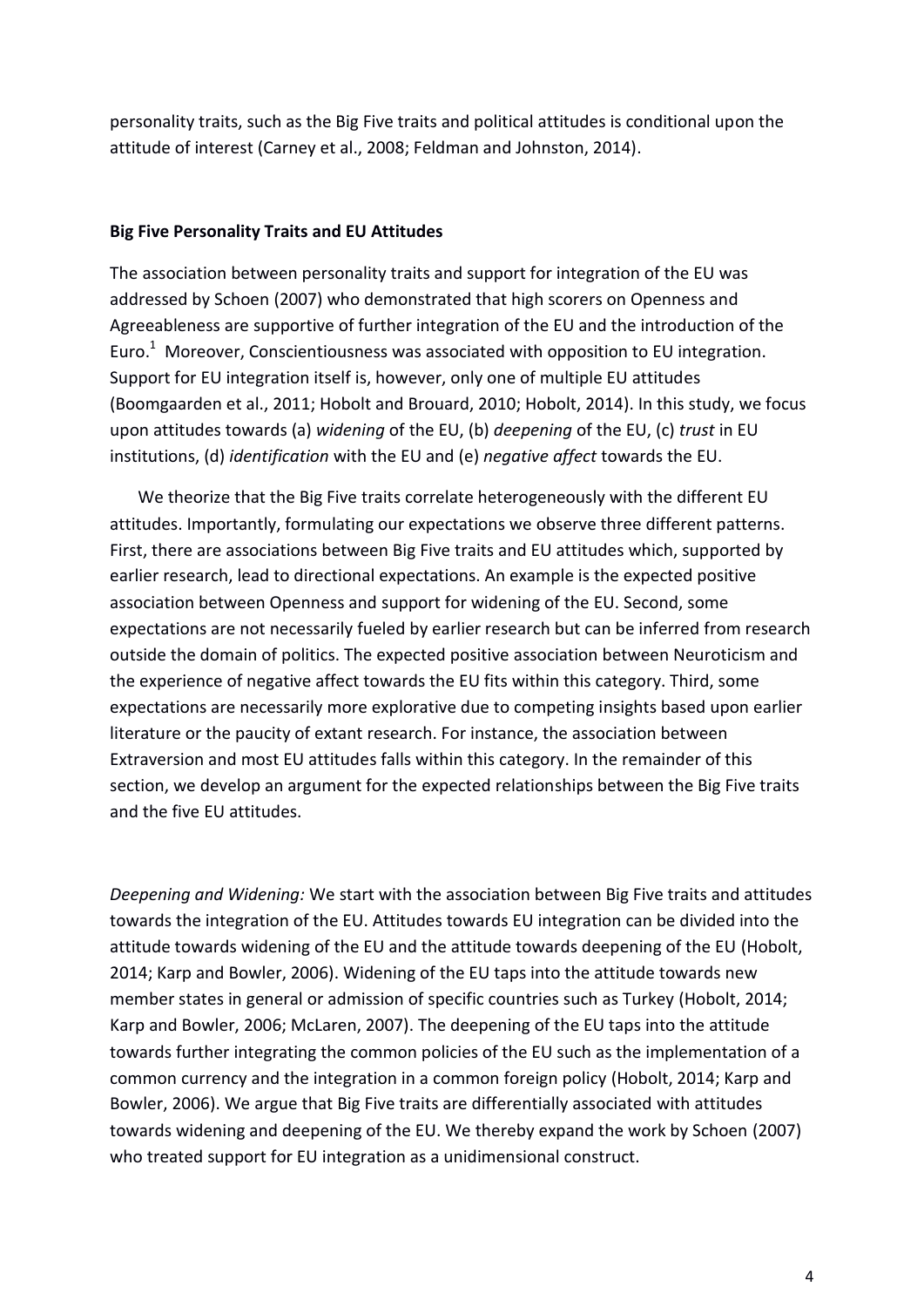Persons high on Openness are more likely to support the widening of the EU because they are imaginative, curious and tolerant. Imaginativeness and open-mindedness increases the likelihood to consider alternatives (Hart et al., 2012). Tolerance rooted in Openness leads to positive attitudes towards out-group members (Dinesen et al., 2014). Lastly, the drive for new activities makes high scorers on Openness the most likely to migrate to another country (Canache et al., 2013). In sum, we expect that Openness is positively associated with the widening of the EU. We do not think that policies that foster further deepening of the European Union will resonate with the motives rooted in Openness. Therefore, we do not expect that Openness is associated with the support for deepening the EU.

Conscientious persons prefer order, plan and organize tasks, control impulses, are goaloriented and reluctant to change. We could expect that Conscientiousness is positively associated with opposition to the widening and deepening of the EU as they are reluctant to change and prefer the status quo (Schoen, 2007). However, conscientious individuals are also dutiful and strive for achievement (Costa et al., 1991). In order to achieve some of their goals, they could support the widening and deepening of the EU. Given these competing insights, we do not formulate directional expectations regarding the associations between Conscientiousness and deepening and widening of the EU.

The widening of the EU is expected to resonate with the trusting, caring and tenderminded motives rooted in Agreeableness. We do not expect to find an association between Agreeableness and the deepening of the EU as the development of these, mostly abstract, EU policies does not resonate with the motives rooted in Agreeableness.

Neurotic persons adopt political attitudes which accommodate the experienced negative affect. For instance, neurotic persons support left-wing economic policies that accommodate the anxiety experienced by the competitive economic system (Gerber et al., 2010). Widening as well as deepening of the EU would accommodate the experienced fear caused by, for instance, globalization. Therefore, we expect to find positive associations between Neuroticism and both widening and deepening of the EU.

Lastly*,* the association between Extraversion and political attitudes is generally not well understood (Gerber et al., 2010; Mondak and Halperin, 2008). Therefore, we do not formulate directional expectations.

*Trust in EU institutions:* We expect to observe an association between Agreeableness and trust in EU institutions. Highly agreeable citizens are trusting, altruistic, tender-minded and value cooperation. Agreeable persons trust the political establishment (Mondak and Halperin, 2008) and support parties that are part of the political establishment (Gerber et al., 2011).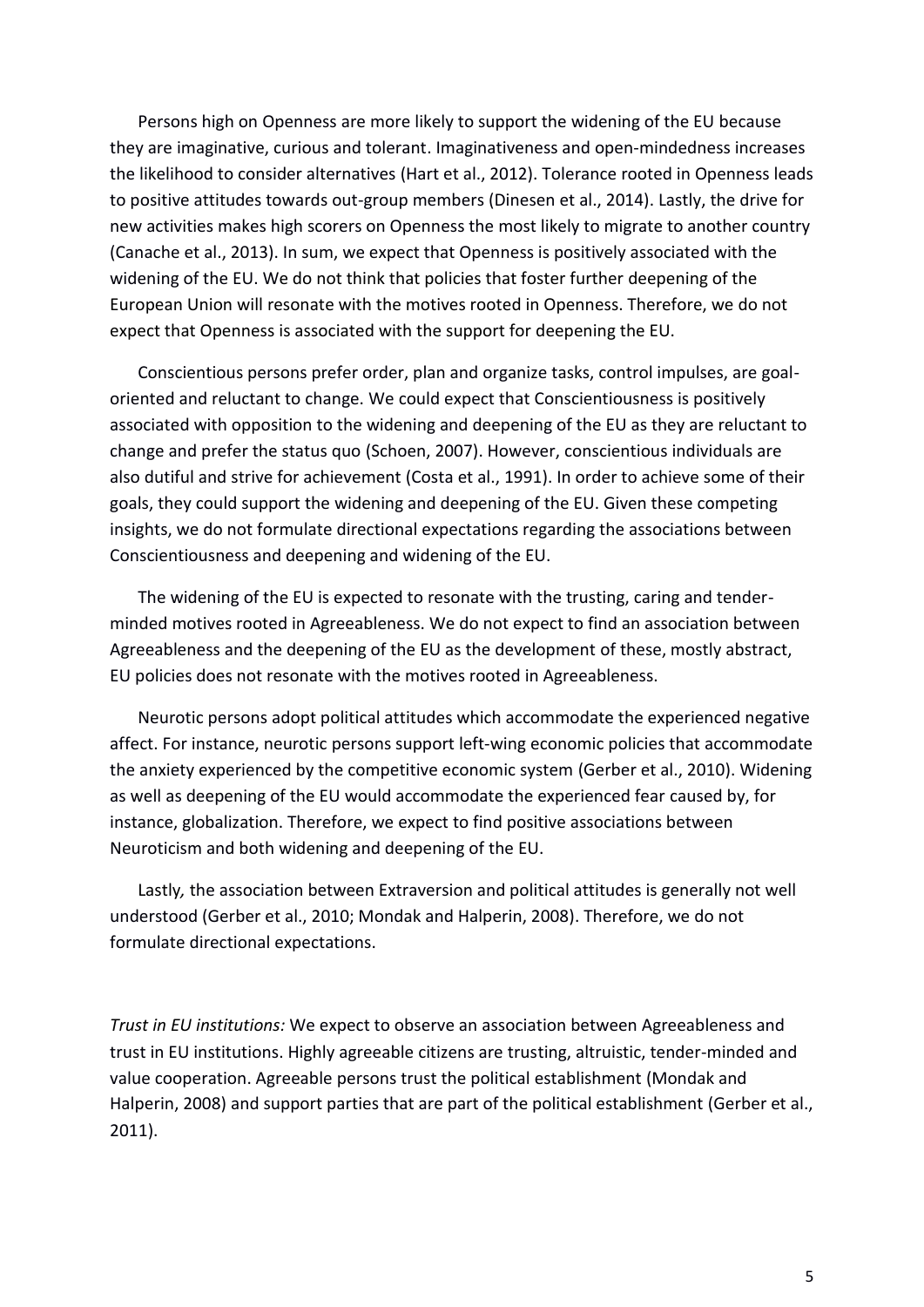Trust in EU institution does not directly resonate with the motives and needs rooted in the traits Openness, Conscientiousness, Extraversion and Neuroticism. For instance, Neuroticism taps into the tendency to experience negative affect, self-consciousness and insecurity. We do not expect that this trait correlates with the trust in EU institutions. Similar arguments can be made for the other three Big Five traits.

*European Identity:* Next, we turn to the identification with the EU. Open-minded citizens are less likely to commit themselves to organizations such as political parties (Bakker, Hopmann, et al., 2015; Bakker, Klemmensen, et al., 2015; Gerber et al., 2012). Moreover, Openness is unrelated to the identification with the nation (Duckitt and Sibley, 2014; Sagiv et al., 2012). Consequently, we do not expect an association between Openness and the identification with the EU.

Conscientiousness is associated with a preference for structure and order. The identification with groups, such as the EU, could accommodate this preference for order and structure. However, the association of Conscientiousness with national identification is inconsistent (Duckitt and Sibley, 2014; Sagiv et al., 2012). Accordingly, it is an open-ended question whether conscientious individuals also identity with the EU.

Agreeable citizens might identify with in-groups as they are attracted by the 'communal and cooperative components' of group identification (Gerber et al., 2012: 661). Indeed, Agreeableness was positively associated with national identification (Duckitt and Sibley, 2014; Sagiv et al., 2012). This could imply that Agreeableness is negatively associated with EU identification (Carey, 2002). However, the association between Agreeableness and *national* identity does not exclude the formation of a strong EU identity (Boomgaarden et al., 2011; Hooghe and Marks, 2005). Therefore, we do not formulate a directional hypothesis.

Turning to Neuroticism, recent research observed a negative association between Neuroticism and national identification (Duckitt and Sibley, 2014; Sagiv et al., 2012). This is explained by stressing that identification with an in-group could foster emotional stability, which leads to a negative association between Neuroticism and in-group identification. However, identification with the in-group could also reduce the negative affect experienced by neurotic persons. If this is the case, then we should find a positive association between Neuroticism and EU identity. Given these competing expectations, we do not formulate a directional expectation.

Lastly, Extraverts commit themselves to organizations (Erdheim et al., 2006) such as political parties (Bakker, Hopmann, et al., 2015; Bakker, Klemmensen, et al., 2015; Gerber et al., 2012) because the group membership provides them the opportunity to interact with other people. However, identification with a nation, or supra-national entity, does not offer the same social benefits as identification with more social groups such as political parties.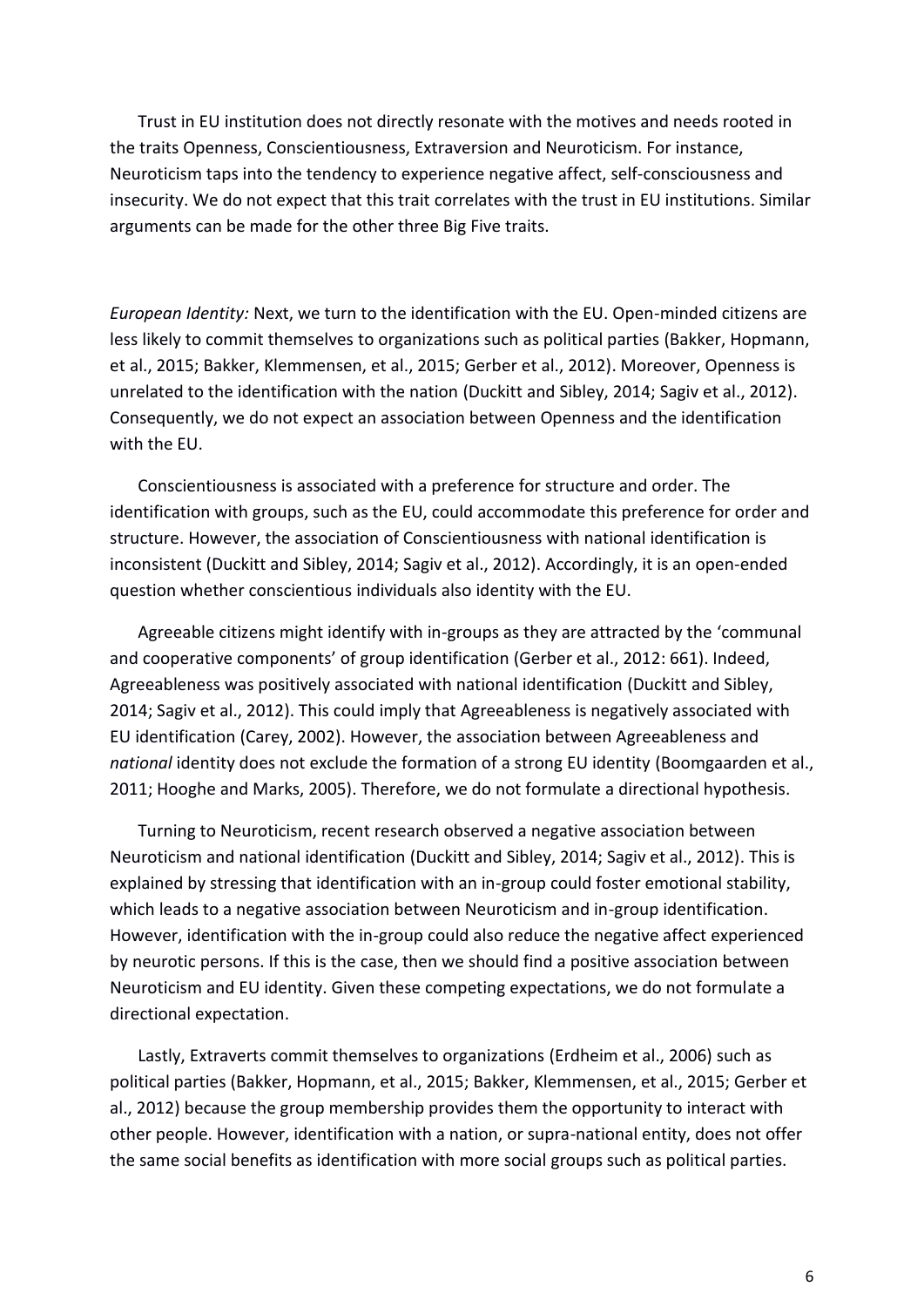Accordingly, Extraversion was unrelated to national identification (Duckitt and Sibley, 2014; Sagiv et al., 2012). Following this line of reasoning, we do not expect that Extraversion is associated with EU identification.

*Negative Affect:* Emotions receive increasing attention in the study of political behavior (Druckman and McDermott, 2008; Garry, 2014). Boomgaarden et al. (2011) demonstrated that negative affect towards the EU makes-up a distinct EU attitude dimension. Neurotic citizens are prone to experience fear, anxiety, anger and depression. Consequently, we expect that neurotic persons express negative affect towards the EU. Neuroticism is the only Big Five trait which clearly captures the tendency to experience negative affect. Accordingly, we do not expect associations between the other traits and negative affect towards the EU.

To summarize, we expect that personality traits are heterogeneously associated with EU attitudes (see Table 1 for an overview). First, we believe that support for widening of the EU is associated with high levels of Openness, Agreeableness and Neuroticism, while support for deepening of the EU is expected to be related with high levels of Neuroticism. Second, we put forward that Agreeableness is positively associated with the trust in EU institutions. Third, we do not expect any associations between personality traits and identification with the EU. Lastly, we predict that Neuroticism is positively associated with the negative affect experienced towards the EU.

[Insert Table 1 – around here]

#### **Methods**

To test our hypotheses we use original data from a survey conducted in the context of the 2014 European Parliament election (de Vreese et al., 2014). The fieldwork was conducted by the survey company *TNS NIPO.* The sample was drawn from a 240,000 person database which is representative of the Dutch adult population. High-speed internet penetration in the Netherlands is extraordinarily enabling a high quality sample. In the first wave, 2803 respondents were invited to participate in the study. The first wave of the study took place between 13 December and 26 December 2013. In total, 2189 panelists responded to the survey which equals a 78.1 percent response rate. The first wave of the survey contained the attitudinal variables of interest, while the Big Five personality traits were included in the fifth wave of the survey. The fifth wave consisted of panelists that were re-contacted after they had completed the fourth wave of the survey. The fifth wave was fielded between 20 June and 26 June 2014. In total, 1379 respondents were contacted and 1174 responded which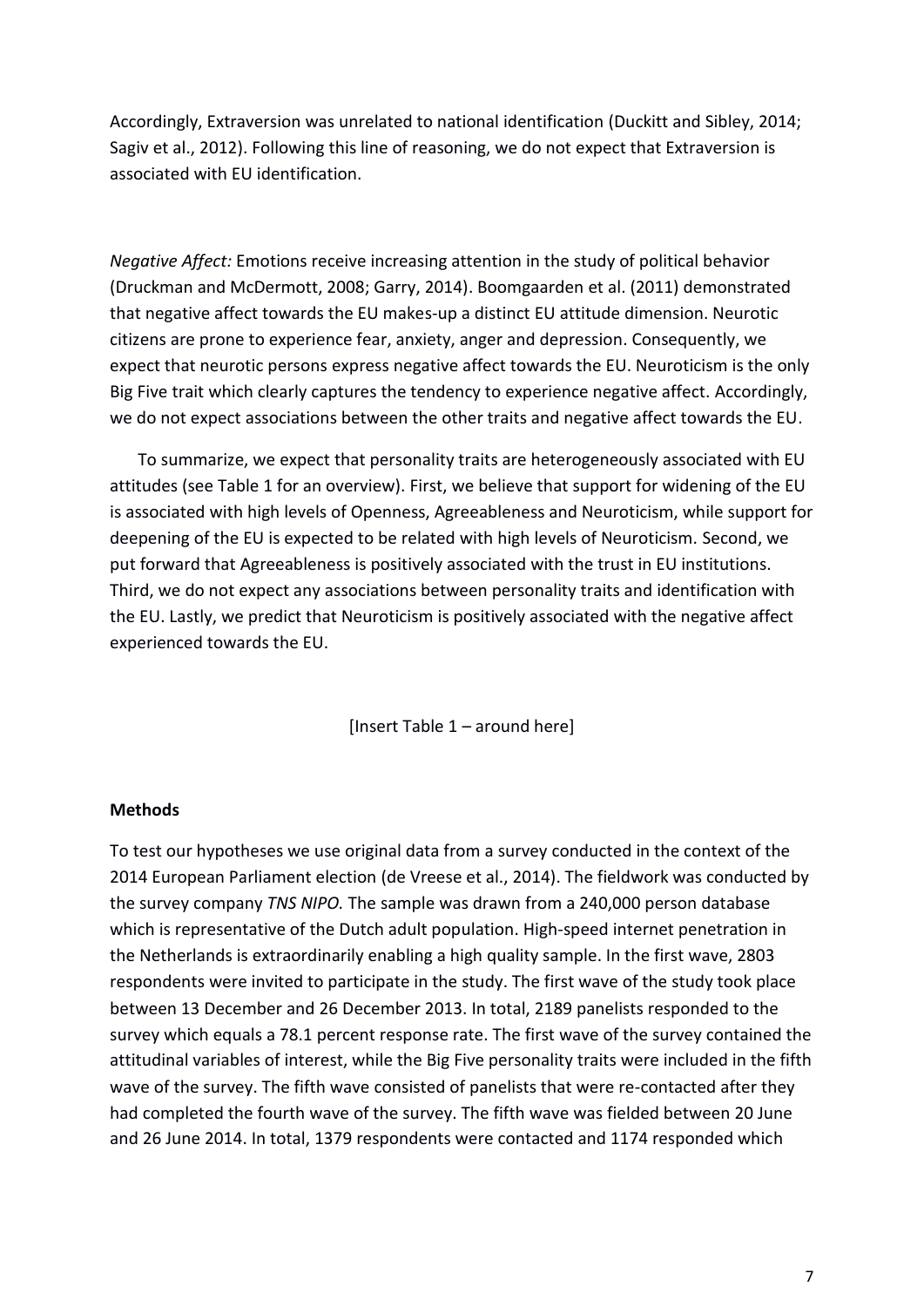equals an 85.1 percent re-contact rate. In this study we rely upon the 1174 respondents that completed the first and fifth wave of the survey.

A total of 14 items measured attitudes towards *widening* of the EU, *deepening* of the EU, *trust* in EU institutions, *identification* with the EU and *negative affect* towards the EU (see Table 2). Here, we discuss the operationalization of each attitude briefly. Three items tapped into *Widening of the EU* by asking respondents to indicated to what extent they agree with inclusion of specific countries into the EU (Hobolt and Brouard, 2010; Karp and Bowler, 2006; McLaren, 2007), in this case Turkey, Montenegro and Iceland. *Deepening* of the EU was measured by asking to what extent citizens support the further integration of the EU by asking about their attitudes towards integration in general (Boomgaarden et al., 2011; Lubbers, 2008). Two items measure *Trust* in EU institutions, namely the European Parliament and the European Commission (Boomgaarden et al., 2011; Gabel, 1998; Harteveld et al., 2013). Three items encapsulate the *European identity*. The first item taps into the extent to which respondents are proud to be a European (Karp and Bowler, 2006; Lubbers, 2008). The second item asks respondents about the extent to which they feel connected to the EU, while the third item taps into feelings towards European symbols such as the flag (Boomgaarden et al., 2011; Bruter, 2003). Four items tapping into fear, threat, anger and disgust measure *Negative affect toward the EU* (Boomgaarden et al., 2011).

Results of a confirmatory factor analysis confirm the there are five distinct EU attitudes (see Table 2). Next, we created five additive scales, one for each EU attitude. Table 3 provides the descriptive statistics of the five attitude dimensions.<sup>2</sup>

[Insert Table 2 – around here]

The Big Five traits were measured using the valid and reliable 20-item mini-International Personality Item Pool (henceforth, mini-IPIP; Donnellan et al., 2006). The Big Five traits were included in the fifth wave of the survey. We believe that this is not a problem, because personality traits are relatively stable over time (Gerber, Huber, Doherty and Dowling, 2013) and robustly associated with political attitudes over time (Bloeser et al., 2013). Participants were asked to respond to items such as 'I get easily upset' scored on a seven-point Likertscale from very inaccurate (1) through very accurate (7). Online Appendix A provides the item wording of all mini-IPIP items. The internal reliabilities of the five personality dimensions were acceptable (see Table 3) and we have confirmed the factor structure of the mini-IPIP (Online Appendix B).

To summarize, the dataset employed in this study has three advantages compared to existing datasets. First, our sample is among the first studies to include an extensive battery of EU attitude dimensions (Boomgaarden et al., 2011; Hobolt and Brouard, 2010). Second,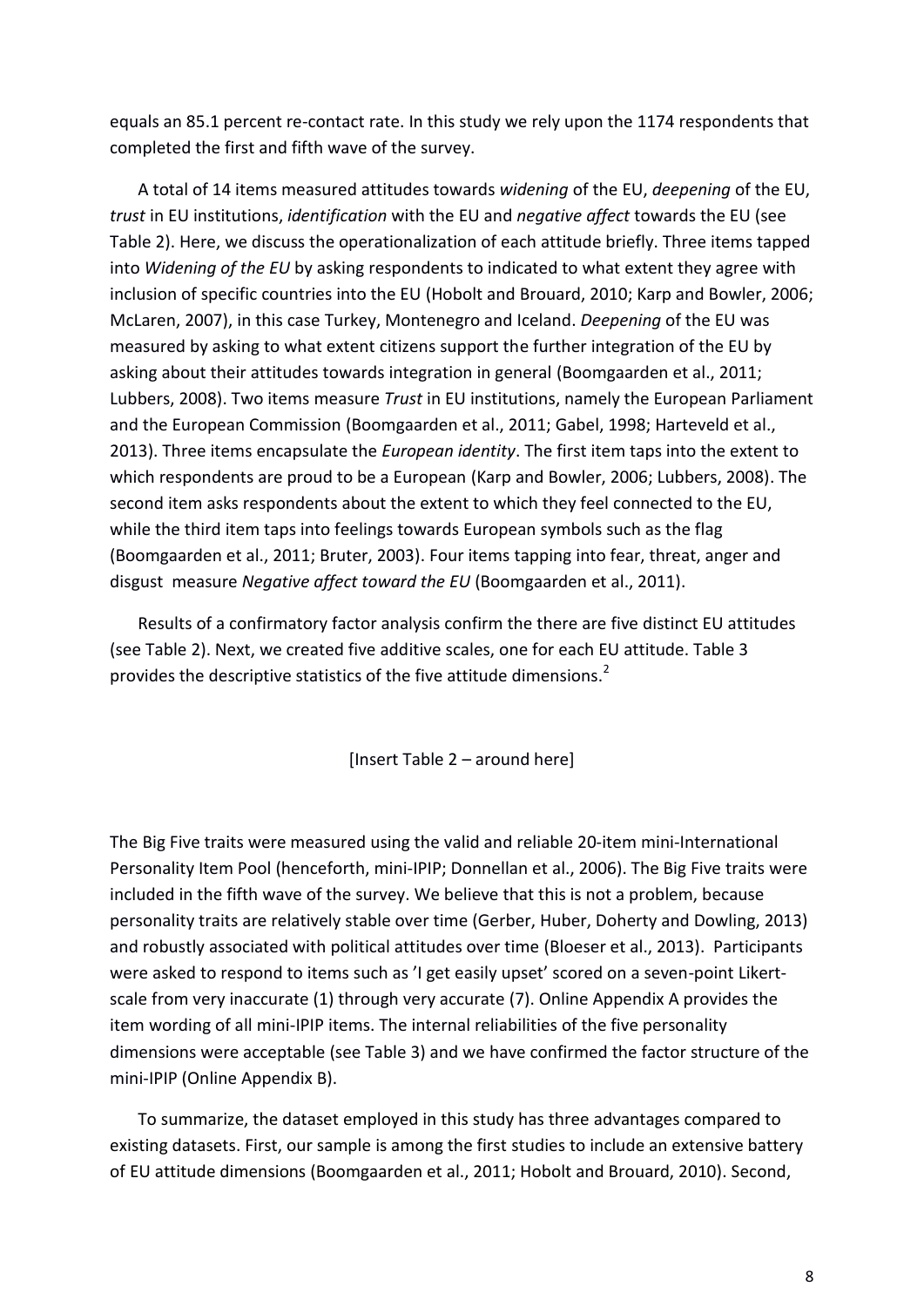we use a valid and reliable personality inventory that relied upon four items per trait. The use of a somewhat larger personality inventories has the advantage that we decrease the risk to underestimate or overestimate the influence of personality on EU attitudes (Credé et al., 2012). Third, our dataset is unique because it combines the multidimensional operationalization of EU attitudes with a personality inventory which is, to our best knowledge, not possible using alternative datasets.

[Insert Table 3 – around here]

In order to isolate the effect of personality on EU attitudes, we estimate OLS regression models in which we control for a set of variables that have been used as predictors of EU attitudes. We control for indicators of socio-economic status, namely gender, age, education and income (Gabel and Palmer, 1995; Gabel, 1998; Hakhverdian et al., 2013; Lubbers and Jaspers, 2011). Moreover, we control for government approval (Anderson, 1998; Franklin et al., 1994), economic outlook (Anderson and Reichert, 1996; Gabel and Whitten, 1997), political interest and political knowledge (Boomgaarden et al., 2011; Gabel, 1998; Tillman, 2012), national identity (Harteveld et al., 2013; Kritzinger, 2003) and antiimmigrant attitudes (Azrout et al., 2011; de Vreese et al., 2008; McLaren, 2002).<sup>3</sup> In order to assess the effects of the personality traits on EU attitudes, we calculate the predicted mean EU attitude among respondents that score two standard deviations below the mean on the personality trait and respondent that score two standard deviations above the mean on the personality trait while keeping the control variables at their central tendencies. Moreover, we report the increase in R-squared when including the Big Five traits into the models.

#### **Results**

Table 4 shows the results for our analyses in five columns, one model for the association between each EU attitude and the Big Five traits. We start with attitudes towards *widening* the EU (see Table 4, column 1) which was scored from opposition to the widening of the EU (0) through support for widening of the EU (1). In line with our expectations, Openness is positively associated with support for widening the EU. Specifically, respondents that score high on Openness (e.g. two standard deviations above the mean) are more supportive of widening the EU (0.43;  $95\%$ CI = 0.39, 0.46) compared to respondents that score low (e.g., two standard deviations below the mean) on Openness (0.32; 95% CI = 0.29, 0.36) while keeping all other variables at their central tendencies. Also in line with our expectations, respondents that score high on Agreeableness are more supportive of widening the EU (0.41; 95% CI = 0.38, 0.44) compared to respondents that score low on Agreeableness (0.33;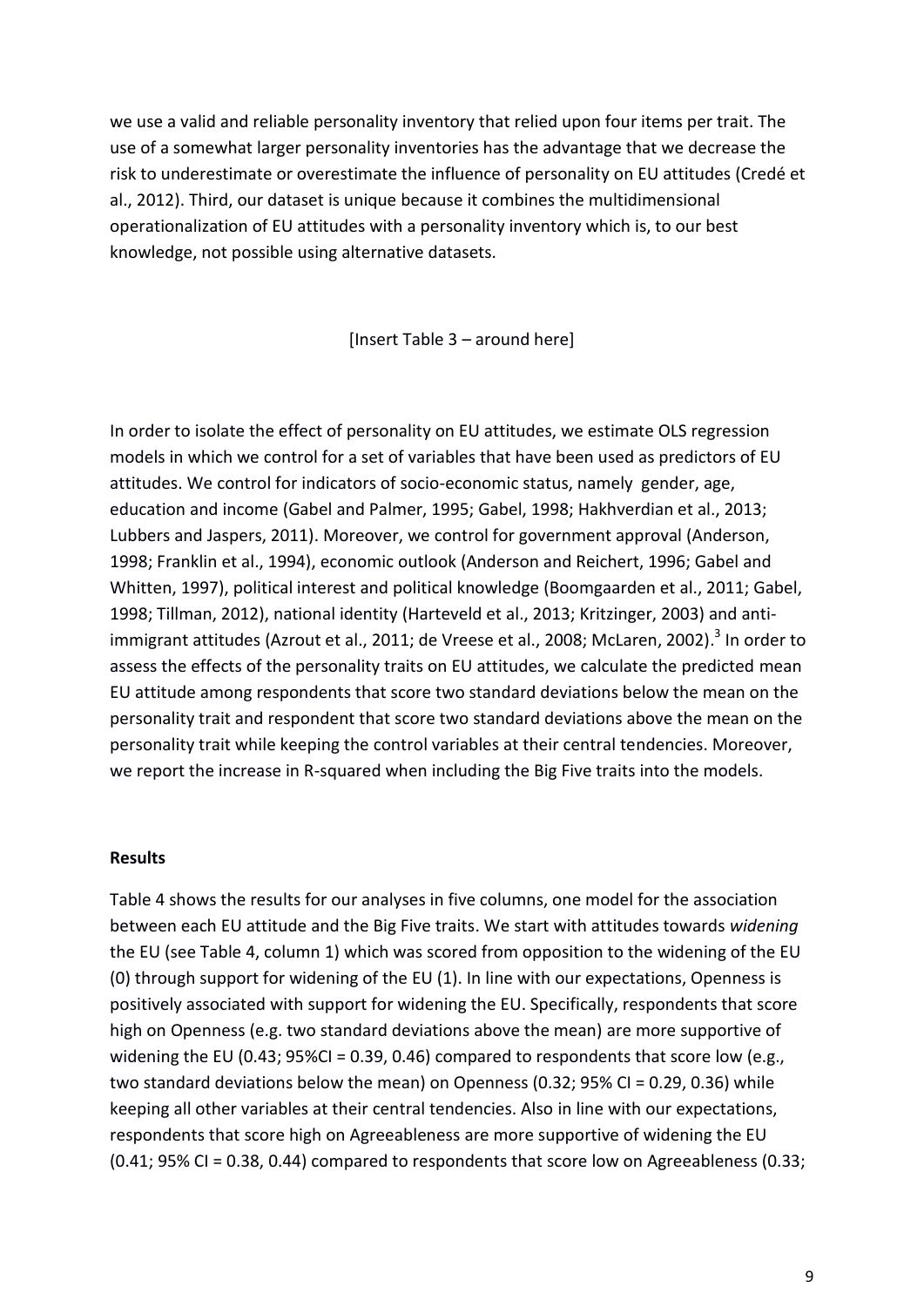95%CI = 0.30, 0.37). Likewise, we observe that highly neurotic respondents are more supportive of widening the EU (0.42; 95%CI = 0.39, 0.45) compared to low neurotic respondents (0.34; 95%CI = 0.31, 0.36). Conscientiousness is indeed unrelated to attitudes towards widening the EU. Unexpectedly we find that high scorers on Extraversion are less supportive of widening the EU (0.34; 95%CI = 0.31, 0.37) compared to respondents that score low on Extraversion (0.41; 95%CI = 0.38, 0.44).

The effects of the Big Five traits on the attitudes towards widening the EU are substantive. To illustrate this, we compare the reported effects of the Big Five traits with the effects of government approval on support for widening the EU. Respondents that have a positive evaluation of the government (e.g., score two standard deviations above the mean on governmental approval) are more supportive of widening of the EU (0.43; 95%CI = 0.41, 0.45) compared to respondents that score two standard deviations below the mean on governmental approval (0.32; 95%C I= 0.29, 0.34). We thereby demonstrate that effects of the Big Five traits on attitudes towards widening of the EU are comparable to the effect of governmental approval on attitudes towards widening of the EU. $<sup>4</sup>$ </sup>

Turning to the *deepening* of the EU, we observe a different pattern (Table 4, column 2). The *deepening* of the EU was scored on a scale ranging from opposition to deepening of the EU (0) through support for deepening of the EU (1). In line with our expectations, Neuroticism is positively associated with the support for deepening the EU. Specifically, highly neurotic persons are more supportive of deepening the EU (0.28; 95%CI = 0.25, 0.31) compared with low neurotic respondents (0.23; 95%CI = 0.20, 0.26). As expected, Openness and Extraversion were unrelated to attitudes towards deepening the EU. We did not formulate a directional hypothesis for Conscientiousness. Here, we observe that Conscientiousness is positively associated with support for deepening the EU. Specifically, we observe that conscientious respondents are more supportive of deepening the EU (0.29; 95%CI = 0.26, 0.31) compared with low conscientiousness respondents (0.22; 95%CI = 0.19, 0.25). This could suggest that conscientious persons see the EU as a way to achieve their goals.

The effects of Neuroticism and Conscientiousness on attitudes towards deepening of the EU are modest compared with the effect of government approval on deepening of the EU. Specifically, a positive approval of the government leads to more support for deepening of the EU (0.31; 95%CI = 0.29, 0.33) compared with a negative evaluation of the government (0.19; 95%CI = 0.17, 0.21). Note that we also find a negative effect of Agreeableness on attitudes towards deepening of the EU.

Trust in the EU was scored to range from low trust (0) to high trust (1). Contrary to our expectations, Agreeableness was not associated with trust in EU institutions (Table 4, column 3). Instead, we observe that the conscientious citizens trust the EU more compared to low conscientious citizens. We discuss the implications of these unexpected finding below.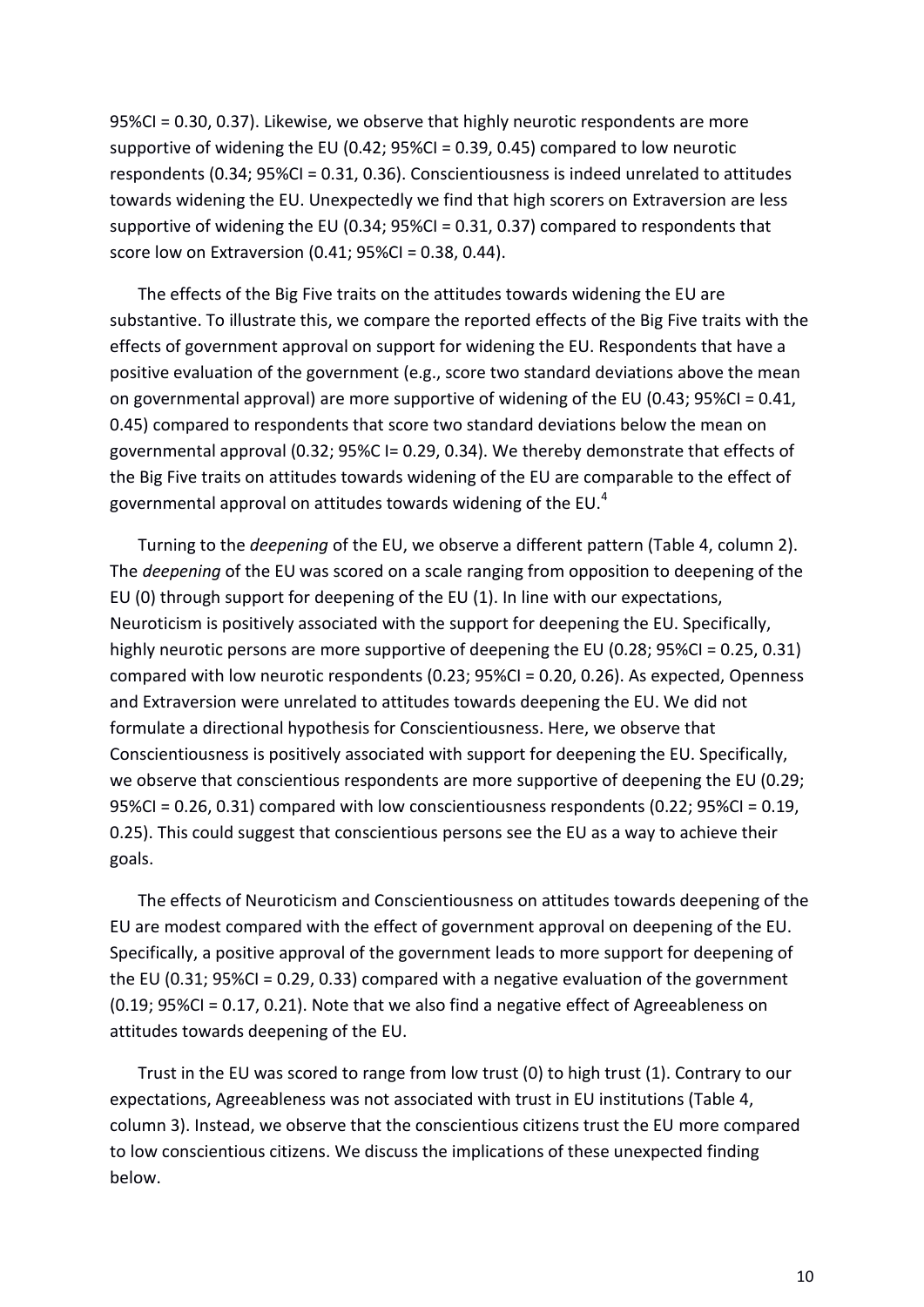Next, we turn to the association between the Big Five traits and identification with the EU. This scale was scored to range from low identification with the EU (0) through high identification with the EU (1). In line with our expectations we do not find any associations between the Big Five traits and identification with the EU (Table 2, column 4).

Finally, we discuss the association between the Big Five traits and the experience of negative affect towards the EU. As expected, we observe that highly neurotic respondents experience more negative affect (0.41; 95%CI = 0.38, 0.44) compared to lowly neurotic respondents (0.36; 95%CI = 0.34, 0.39). The effect of Neuroticism is smaller compared with covariates such as governmental approval. For instance, positive government approval is associated with the experience of less negative affect (0.46; 95%CI = 0.43, 0.48) compared with a negative government approval  $(0.32; 95\%$ CI = 0.29, 0.34).

[Insert Table 4 – around here]

In sum, we find evidence that the Big Five traits are associated with some but not all EU attitudes. The effects are substantive but generally small compared to the effects of other antecedents of EU attitudes. This is also signaled by the modest increases in R-squared when the Big Five traits are included in the models. Next, we will briefly discuss the associations between the control variables and the EU attitudes.<sup>5</sup> First, a positive governmental approval and economic outlook were associated with support for widening and deepening of the EU, the trust in EU institutions, and the identification with the EU. Moreover, governmental approval and economic outlook were negatively associated with the experience of negative affect. The effects of political interest and knowledge on EU attitudes are modest and less consistent (see also, Boomgaarden et al., 2011). Lastly, anti-immigrants are consistently negatively associated with the different EU attitudes.

#### **Discussion and conclusion**

In this study, we have established that Big Five personality traits are antecedents of a diverse set of EU attitudes. The widening of the EU is associated with high levels of Openness, Agreeableness and Neuroticism and low levels of Extraversion. Deepening of the EU is positively associated with Neuroticism as well as Conscientiousness. Trust in EU institutions is positively associated with Conscientiousness, whereas we expected Agreeableness to be an antecedent of this trait. The identification with the EU is unrelated to personality traits. Lastly, the experience of negative affect towards the EU is associated with high levels of Neuroticism. We thereby demonstrate that the Big Five traits do not correlate homogenously with the EU attitudes. The effects of the personality traits on EU attitudes are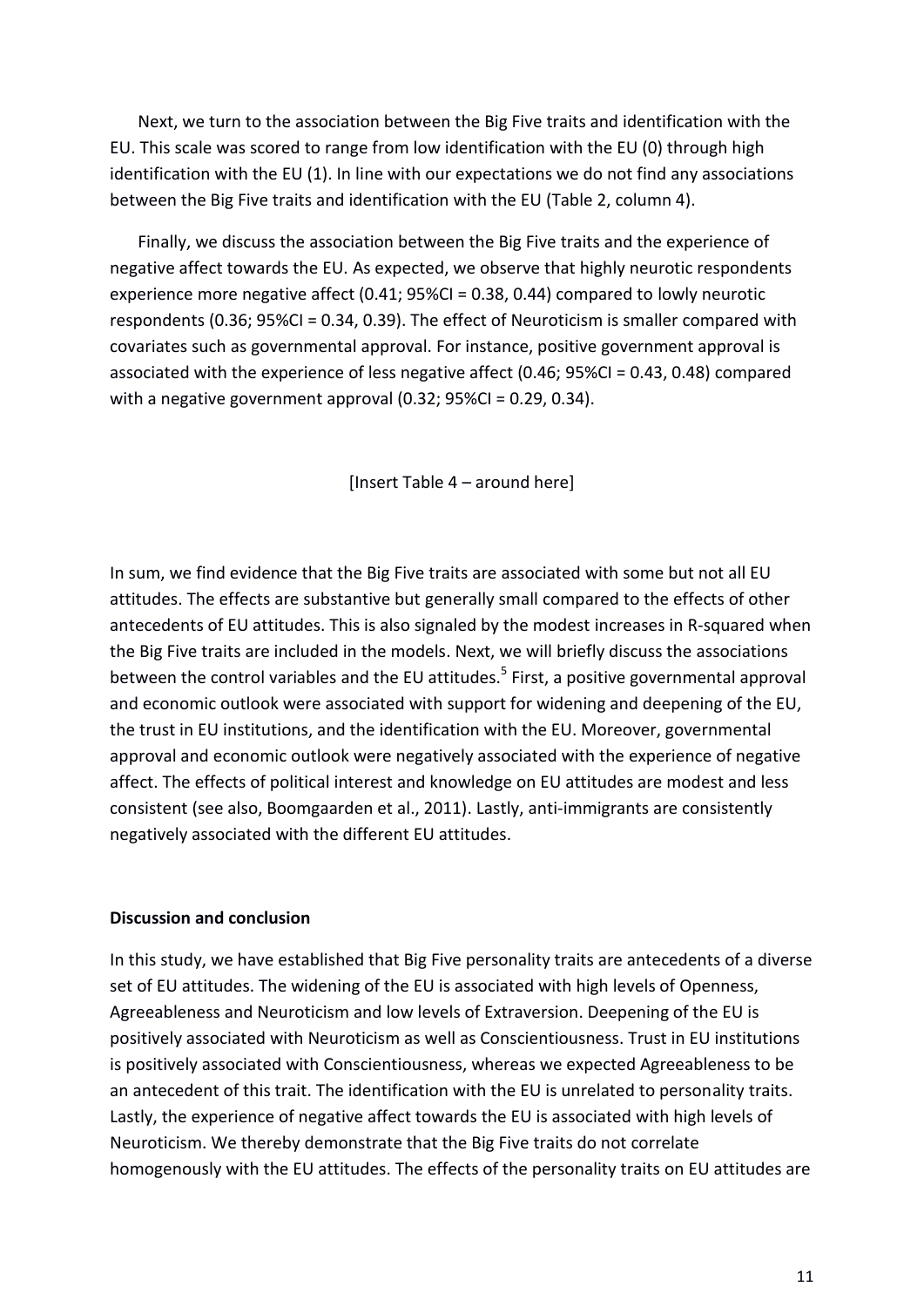smaller compared to the other antecedents employed in this study. Yet, this might not be surprising as other antecedents of the EU attitudes, such as governmental approval, economic outlook, anti-immigrant attitudes and national identity, are conceptually closer related to EU attitudes.

We observed some unexpected associations between personality traits and EU attitudes. Specifically, the absence of the expected association between Agreeableness and trust in EU institutions could have at least two alternative explanations. First, this could imply that the trust in supranational level institutions is too distant or abstract compared to, for instance, trust in national politicians. Second, our null-finding could also be driven by the operationalization of the dependent or independent variable. The dependent variable is operationalized in line with earlier research (Harteveld et al., 2013; Lubbers, 2008) which makes it unlikely to underlie the null finding. Personality traits were measured using the 20 item mini-IPIP which is a reliable and valid instrument of the Big Five traits (Donnellan et al., 2006). Future research could turn to more elaborate personality inventories in order to explore associations between trust in EU institutions and the sub-dimensions of Agreeableness (Osborne et al., 2013). To conclude, future research will have to address the association between Agreeableness and the trust in EU institutions. Similarly, the unexpected positive association between Conscientiousness and trust in the EU needs to be replicated before conclusions can be drawn.

This study opens up for a few agenda's for further research. First, we build upon the commonly made assumption that personality traits shape attitudes towards the EU. Yet, political attitudes are also relatively stable over time (Ansolabehere et al., 2008) and also develop before adulthood (Hatemi et al., 2009). Moreover, twin studies find that personality traits and political attitudes are correlated but point out that the influence of genes on political attitudes is only to a limited extent mediated by personality traits (Funk et al., 2013). These insights raise awareness that not all studies support the assertion that personality traits shape political attitudes and further research is necessary to address the nature of this relationship (Feldman, 2013).

Second, future research should assess the association between personality and EU attitudes across political contexts. Generally, personality traits are distributed similarly across, western, countries (McCrae and Terracciano, 2005). However, the associations between personality traits and EU attitudes could vary across different political contexts (see for instance, Malka et al., 2014). Comparative research should therefore theorize and assess whether the associations between Big Five traits and EU attitudes are moderated by the political context. For instance, the associations between Openness and attitudes towards widening of the EU might only be present among current member states but not among candidate member states. These and other hypotheses could be explored in future research.<sup>6</sup>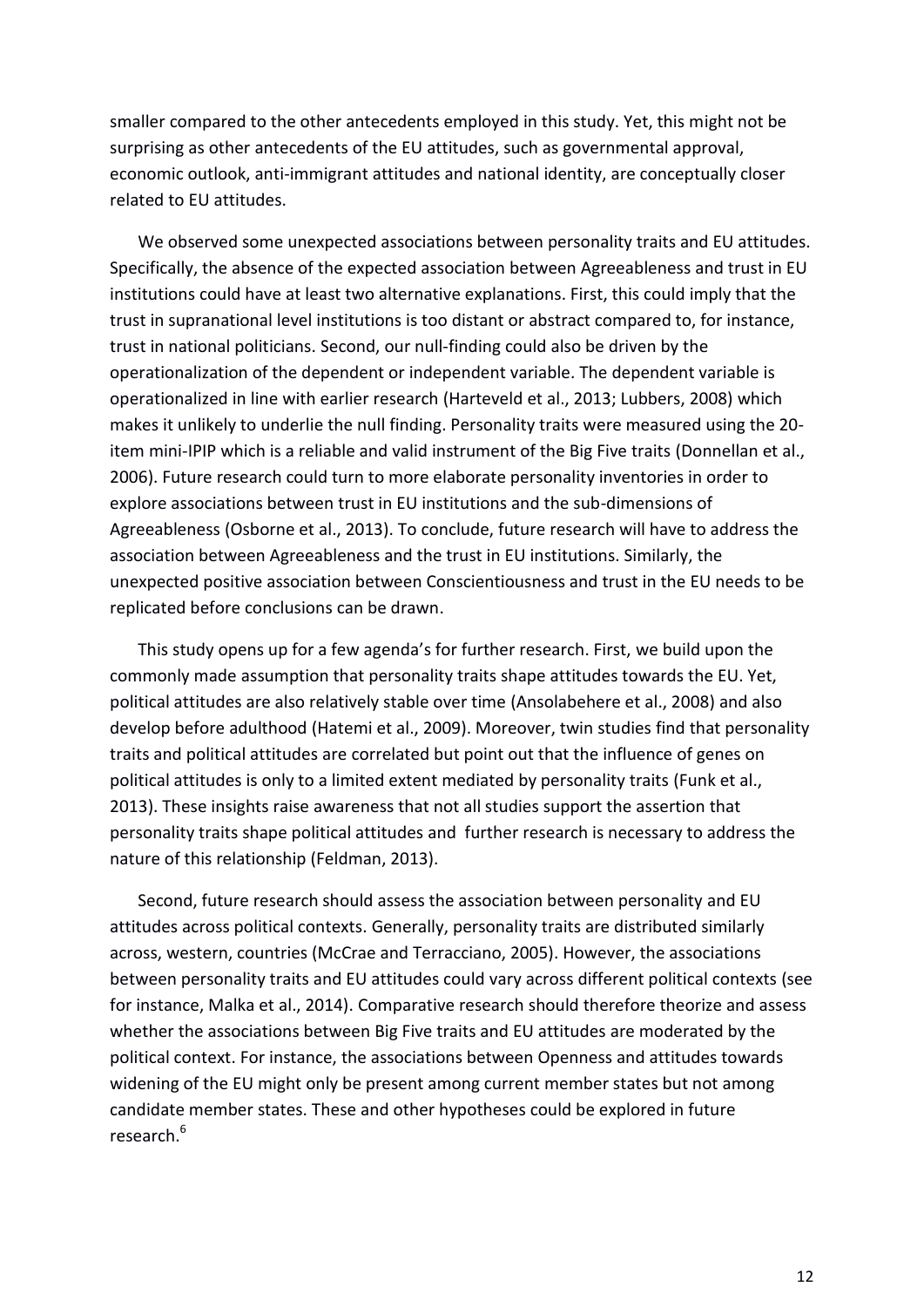Third, Maier et al. (2015) demonstrate that implicit attitudes towards the EU influence Eurosceptic voting. Future research could theorize and assess whether Big Five traits are also correlates of implicit attitudes and whether these associations differ from the associations between Big Five traits and explicit measures of EU attitudes.

Fourth, the EU is an ongoing project which has been marked by large changes in the institutional set-up which influence the attitudes of citizens towards the EU (Hakhverdian et al., 2013; Semetko et al., 2003). Future research could explore if and to what extent personality traits shape the response to changes in the institutional set-up of the EU. For instance, personality traits could condition how citizens respond to the admission of new member states or the further deepening of the EU.

Fifth, personality traits should interact with the political environment in shaping EU attitudes. Page and Shapiro (1992) argued that media are likely to shape perceptions of international and foreign policy issues. Zaller (1992), noted that personality shapes how citizens respond to situational stimuli. Citizens are especially influenced by situational stimuli such as campaign adds or frames when the content of the stimuli resonates with the personality trait (Dinesen et al., 2014; Gerber, Huber, Doherty, Dowling, et al., 2013). When it comes to EU attitudes, Schuck and De Vreese (2006), for instance, demonstrated that a frame which stresses the risk associated with further EU integration make citizens less likely to support EU integration. It is possible that this frame is especially effective among low scorers on Openness who are reluctant to try new activities and unlikely to take risks. Future research could theorize and assess whether personality traits interact with news frames in shaping EU attitudes.

Finally, EU attitudes influence the likelihood to cast an Eurosceptic vote (Hobolt and Brouard, 2010; Maier et al., 2015; van Spanje and de Vreese, 2011). Political psychology research has shown that political attitudes, at least to some extent, mediate the association between Big Five personality traits and vote choice (Mondak, 2010; Schoen and Schumann, 2007). Future research could study the associations between personality traits, multidimensional EU attitudes and vote choice. The tendency to vote for Eurosceptic parties could, at least partly, be explained by the fact that closed-minded voters oppose the widening of the EU. The association between personality, multiple EU attitude dimension and vote choice could help to refine the understanding of Eurosceptic voting.

To conclude, this study offers three implications for the study of the public opinion towards the EU. First, we started out with the observation that we still do not fully understand why attitudes towards the EU differ among citizens. It is important to understand the determinants of EU attitudes because they support, at least partly, the legitimacy of the EU. We have theorized and demonstrated that Big Five traits are to different degrees and regularities associated with EU attitudes independent from wellknown antecedents of EU attitudes. This implies that public opinion towards the EU, and thereby the legitimacy of the EU, is at least partly influenced by citizens' personality. In doing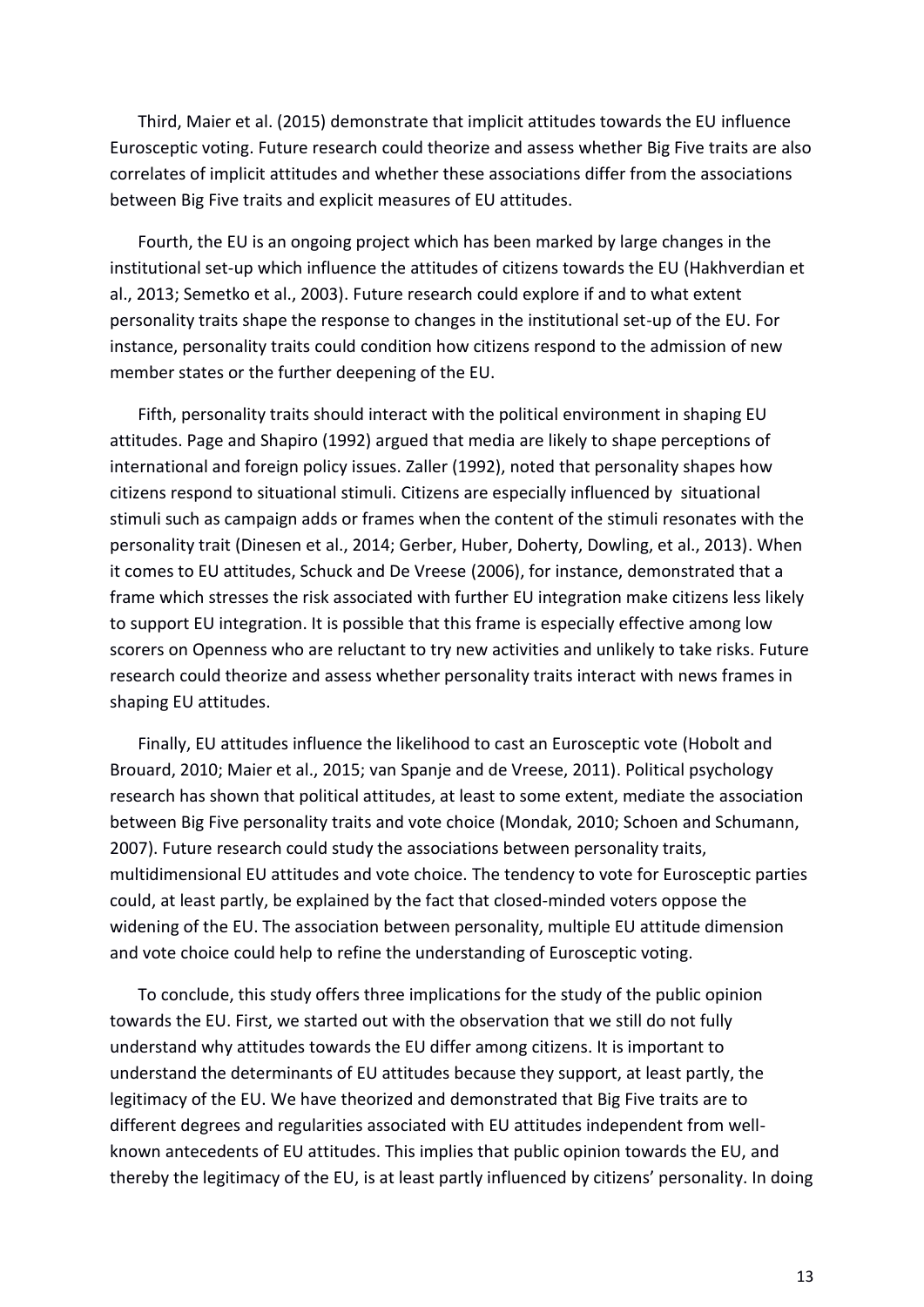so, this study contributes to the understanding of the dynamics of public opinion towards the EU and accordingly its legitimacy.

Second, we have shown that personality traits are to different degrees and regularities associated with the different EU attitudes. Accordingly, the decision to include the Big Five traits in the study of EU attitudes will depend on the EU attitude of interest. This study, as well as the work by Schoen (2007), could thereby serve as the starting point for decisions to focus upon personality. For instance, scholars interested in attitudes towards widening of the EU should take the Big Five traits into account, whereas most Big Five traits are unrelated to the identification with the EU. Yet, at this point it will be important that the here documented pattern of associations will be replicated in other samples across political contexts.

Third, the results of our study imply that personality traits are likely to condition citizens' responses to changes in the institutional set-up of the EU. Media increasingly pay attention to the EU (Koopmans, 2007). Accordingly, personality traits could condition the effects of the media on EU attitudes. For instance, the open-minded, agreeable and neurotic will respond welcoming to the admission of new countries to the EU. In the short run, this insight will, hopefully, raise awareness among politicians, policy makers, the news media and European citizens that personality traits, at least partly, underlie the roots of political conflict. In the long run, politicians, policy makers, and the news media could utilize the knowledge that personality underlies EU attitudes in order to tailor their communication more effectively to the motives rooted in personality traits.

Tailoring information to the personality traits of voters could have positive as well as negative consequences for the democratic legitimacy of the EU. On the one hand, elites can better inform citizens about the upcoming changes in the institutional set-up of the EU. The positive consequence of an informed public is that this will increase the democratic legitimacy of the EU (Trenz, 2008). On the other hand, the increased tailoring of information to the personality traits of citizens could have negative consequences for the legitimacy of the EU. The shared information environment will become smaller and voters will be less exposed to information that challenges their beliefs. As a consequence attitudes could polarize (Taber and Lodge, 2006). We believe that, eventually, research addressing the association between personality and EU attitudes could play a key role in the discussion of the democratic legitimacy of the EU. Our study just marks the starting point.

# **Acknowledgements**

The authors thank participants of the Research Lab of the Political Communication and Journalism group at the Amsterdam School of Communication Research (University of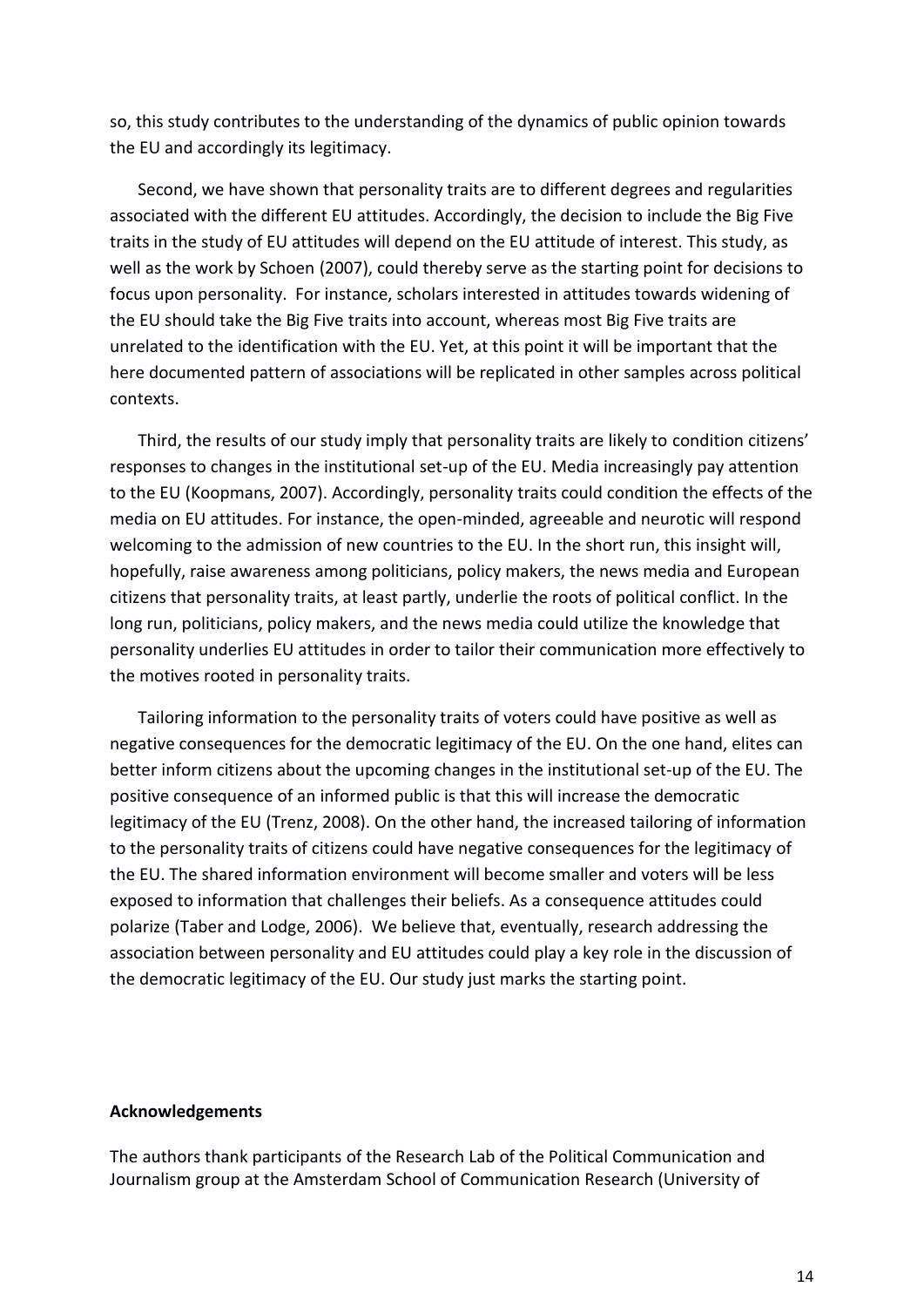Amsterdam) for discussing an earlier version of this paper and three anonymous reviewers for their useful comments.

**Notes** 

-

1. Tillman (2013: 573) showed that high scorers on authoritarianism tend to experience more 'fears about the building of the European Union'. Authoritarianism is, however, associated with low levels of Openness and Agreeableness (Sibley and Duckitt, 2008). This confirms that high scorers on Openness and Agreeableness should support EU integration. 2. Online Appendix C provides the correlations between the dependent variables and the independent variables.

3. See Appendix C for the item wordings and descriptive statistics of the control variables.

4. Throughout the study we will compare the effects of personality with governmental approval. See Online Appendix E for the predicted EU attitudes of all independent variables that were associated with the EU attitude dimension at two standard deviations above and below the mean.

5. One might put forward that personality traits influence EU attitudes via their effect on other political attitudes (Mondak, 2010: 5). We have assessed the possibility of these indirect associations between personality traits and EU attitudes using a structural equation model. In Online Appendix F, we demonstrate that personality only directly influences EU attitudes and that the effects are not mediated or suppressed by the control variables. 6 Some existing datasets could be utilized in this regard. Yet, these studies are not without limitations when it comes to the measures of EU attitudes and the operationalization of personality. Some samples only contain measures of some but not all Big Five traits (i.e.

15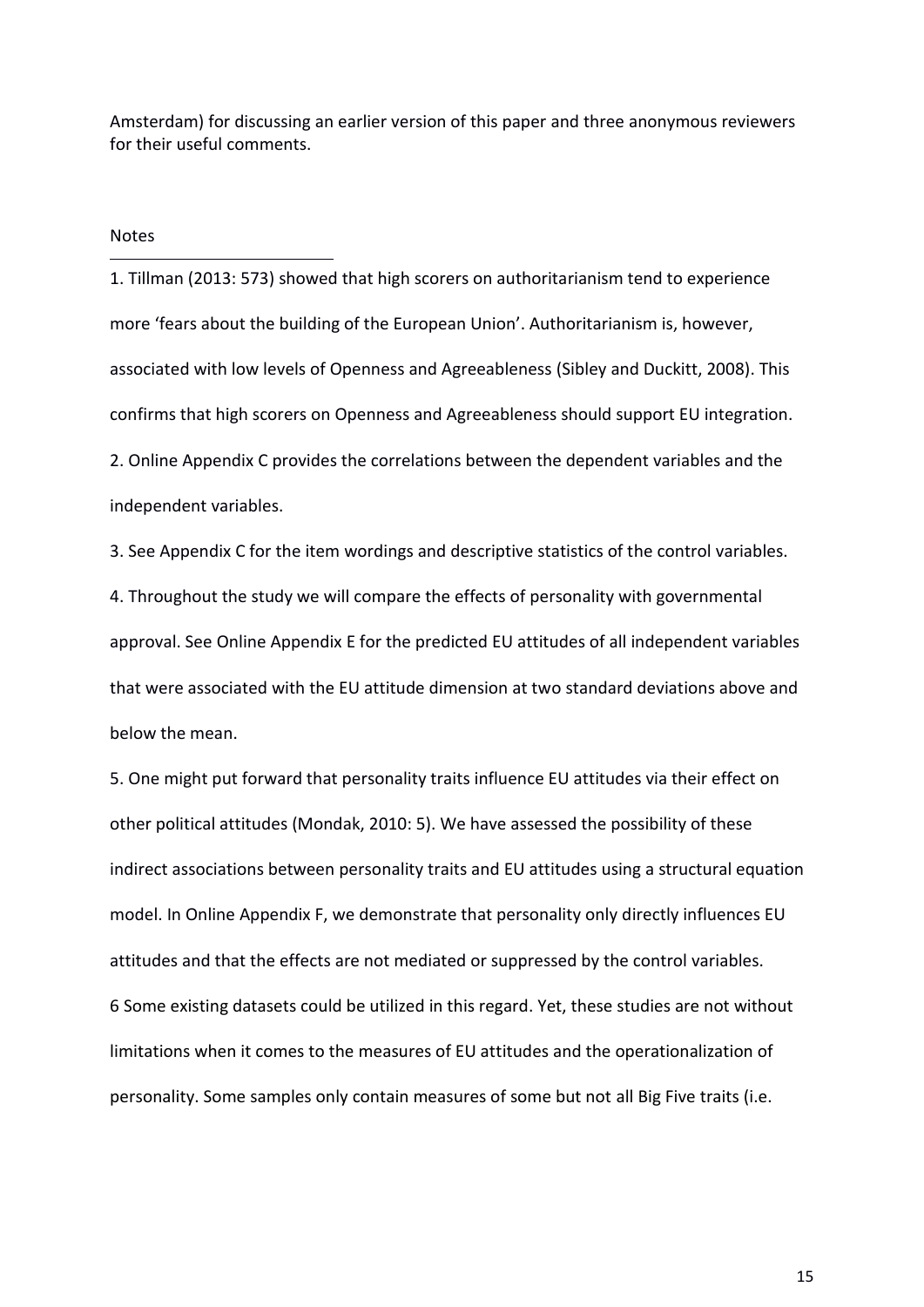European Social Survey), while others measure the Big Five traits but only contain a limited number items tapping into EU attitudes (i.e. World Values Surveys).

 $\overline{a}$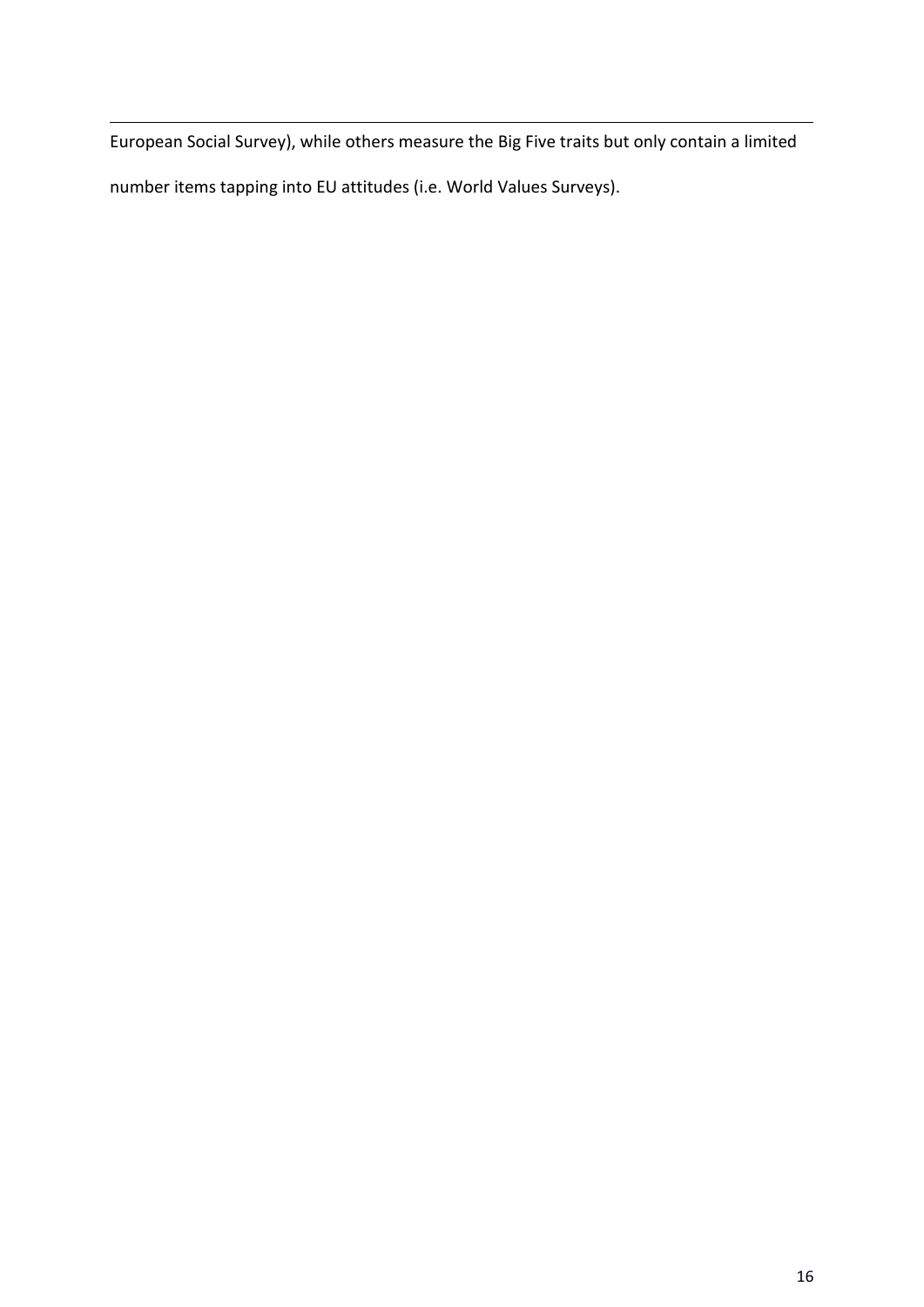# **References**

- Anderson CJ (1998) When in doubt use proxies: Attitudes to domestic politics and support for the EU. *Comparative Political Studies*, 31(5), 569–601.
- Anderson CJ and Reichert MS (1996) Economic benefits and support for membership in the E.U.: A cross-national analysis. *Journal of Public Policy*, 15(3), 231–249.
- Ansolabehere S, Rodden J and Snyder JM (2008) The strength of issues: Using multiple measures to gauge preference stability, ideological constraint, and issue voting. *American Political Science Review*, 102(2), 215–232.
- Asendorpf JB and Denissen JJA (2006) Predictive validity of personality types versus personality dimensions from early childhood to adulthood: Implications for the distinction between core and surface traits. *Merrill-Palmer Quarterly*, 52(3), 486–513.
- Asendorpf JB and van Aken MAG (2003) Personality–Relationship transaction in adolescence: Core versus surface personality characteristics. *Journal of Personality*, 71(4), 629–666.
- Azrout R, van Spanje J and de Vreese C (2011) Talking Turkey: Anti-immigrant attitudes and their effect on support for Turkish membership of the EU. *European Union Politics*, 12(1), 3–19.
- Bakker BN, Hopmann DN and Persson M (2015) Personality Traits and the Stability and Change in Party Identification. *European Journal of Political Research*, 54(2), 197–215.
- Bakker BN, Klemmensen R, Nørgaard AS, et al. (2015) Stay loyal or exit the party? How openness to experience and extroversion explain vote switching. *Political Psychology*, 1–11.
- Bloeser AJ, Canache D, Mitchell D-G, et al. (2013) The temporal consistency of personality effects: Evidence from the British Household Panel Survey. *Political Psychology*.
- Boomgaarden HG, Schuck ART, Elenbaas M, et al. (2011) Mapping EU attitudes: Conceptual and empirical dimensions of Euroscepticism and EU support. *European Union Politics*, 12(2), 241–266.
- Bruter M (2003) Winning hearts and minds for Europe: The impact of news and symbols on civic and cultural european identity. *Comparative Political Studies*, 36(10), 1148–1179.
- Canache D, Hayes M, Mondak JJ, et al. (2013) Openness, extraversion and the intention to emigrate. *Journal of Research in Personality*, 47(4), 351–355.
- Carey S (2002) Undivided loyalties: Is national identity an obstacle to European integration? *European Union Politics*, 3(4), 387–413.
- Carney DR, Jost JT, Gosling SD, et al. (2008) The secret lives of liberals and conservatives: Personality profiles, interaction styles, and the things they leave behind. *Political Psychology*, 29(6), 807–840.
- Costa PT, McCrae RR and Dye DA (1991) Facets scales for agreeableness and conscientiousness: A revision of the NEO personality inventory. *Personality and Individual Differences*, 12(9), 887–898.
- Credé M, Harms P, Niehorster S, et al. (2012) An evaluation of the consequences of using short measures of the big five personality traits. *Journal of Personality and Social Psychology*, 102(4), 874–88.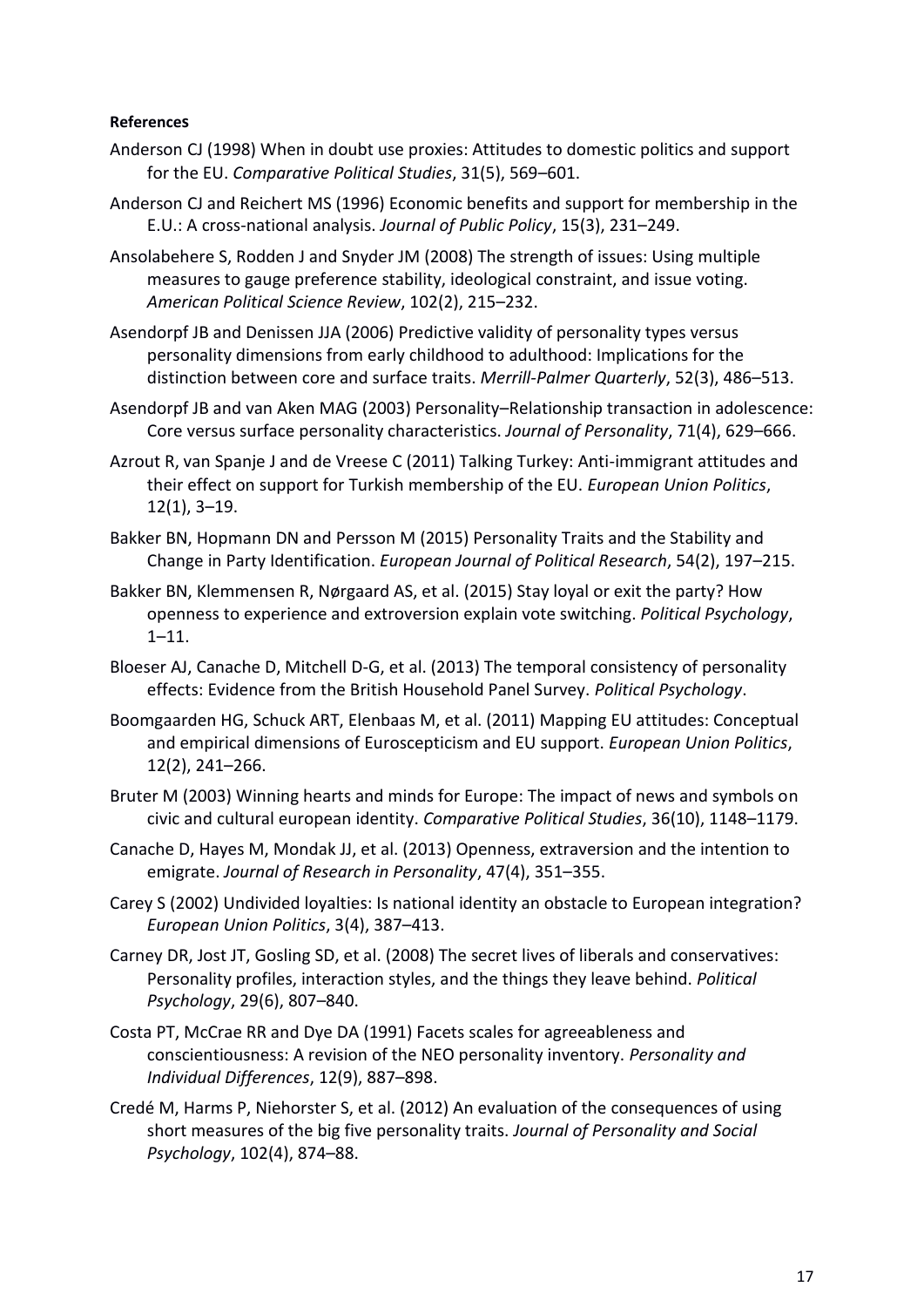- De Vreese CH, Boomgaarden HG and Semetko HA (2008) Hard and soft: Public support for Turkish membership in the EU. *European Union Politics*, 9(4), 511–530.
- De Vreese CH, Azrout R and Moller J (2014) 2014 European Parliament election campaign study: Data and documentation. Amsterdam: University of Amsterdam.
- De Vries CE (2007) Sleeping giant: Fact or fairytale?: How European integration affects national elections. *European Union Politics*, 8(3), 363–385.
- De Vries CE and Tillman ER (2011) European Union issue voting in East and West Europe: The role of political context. *Comparative European Politics*, 9(1), 1–17.
- Denissen JJA and Penke L (2008) Motivational individual reaction norms underlying the fivefactor model of personality: First steps towards a theory-based conceptual framework. *Journal of Research in Personality*, 42(5), 1285–1302.
- Digman JM (1990) Personality structure: Emergence of the five-factor model. *Annual Review of Psychology*, 41(1), 417–440.
- Dinesen PT, Klemmensen R and Nørgaard AS (2014) Attitudes toward immigration: The role of personal predispositions. *Political Psychology*.
- Donnellan MB, Oswald FL, Baird BM, et al. (2006) The mini-IPIP scales: Tiny-yet-effective measures of the Big Five factors of personality. *Psychological Assessment*, 18(2), 192– 203.
- Druckman JN and McDermott R (2008) Emotion and the framing of risky choice. *Political Behavior*, 30, 297–321.
- Duckitt J and Sibley CG (2014) Personality, ideological attitudes, and group identity as predictors of political behavior in majority and ninority ethnic groups. *Political Psychology*.
- Erdheim J, Wang M and Zickar MJ (2006) Linking the big five personality constructs to organizational commitment. *Personality and Individual Differences*, 41(5), 959–970.
- Feldman S (2013) Political ideology. In: *Oxford Handbook of Political Psychology*, New York: Oxford University Press, pp. 590–626.
- Feldman S and Johnston CD (2014) Understanding the determinants of political ideology: Implications of structural complexity. *Political Psychology*, 35(3), 337–358.
- Franklin M, Marsh M and McLaren L (1994) Uncorking the bottle: Popular opposition to European unification in the wake of Maastricht. *Journal of Common Market Studies*, 32(4), 455–472.
- Funk CL, Smith KB, Alford JR, et al. (2013) Genetic and environmental transmission of political orientations. *Political Psychology*, 34(6), 805–819.
- Gabel MJ (1998) Public support for European integration: An empirical test of five theories. *The Journal of Politics*, 60(2), 333–354.
- Gabel MJ and Palmer HD (1995) Understanding variation in public support for European integration. *European Journal of Political Research*, 27(1), 3–19.
- Gabel MJ and Whitten GD (1997) Economic conditions, economic perceptions, and public support for European integration. *Political Behavior*, 19(1), 81–96.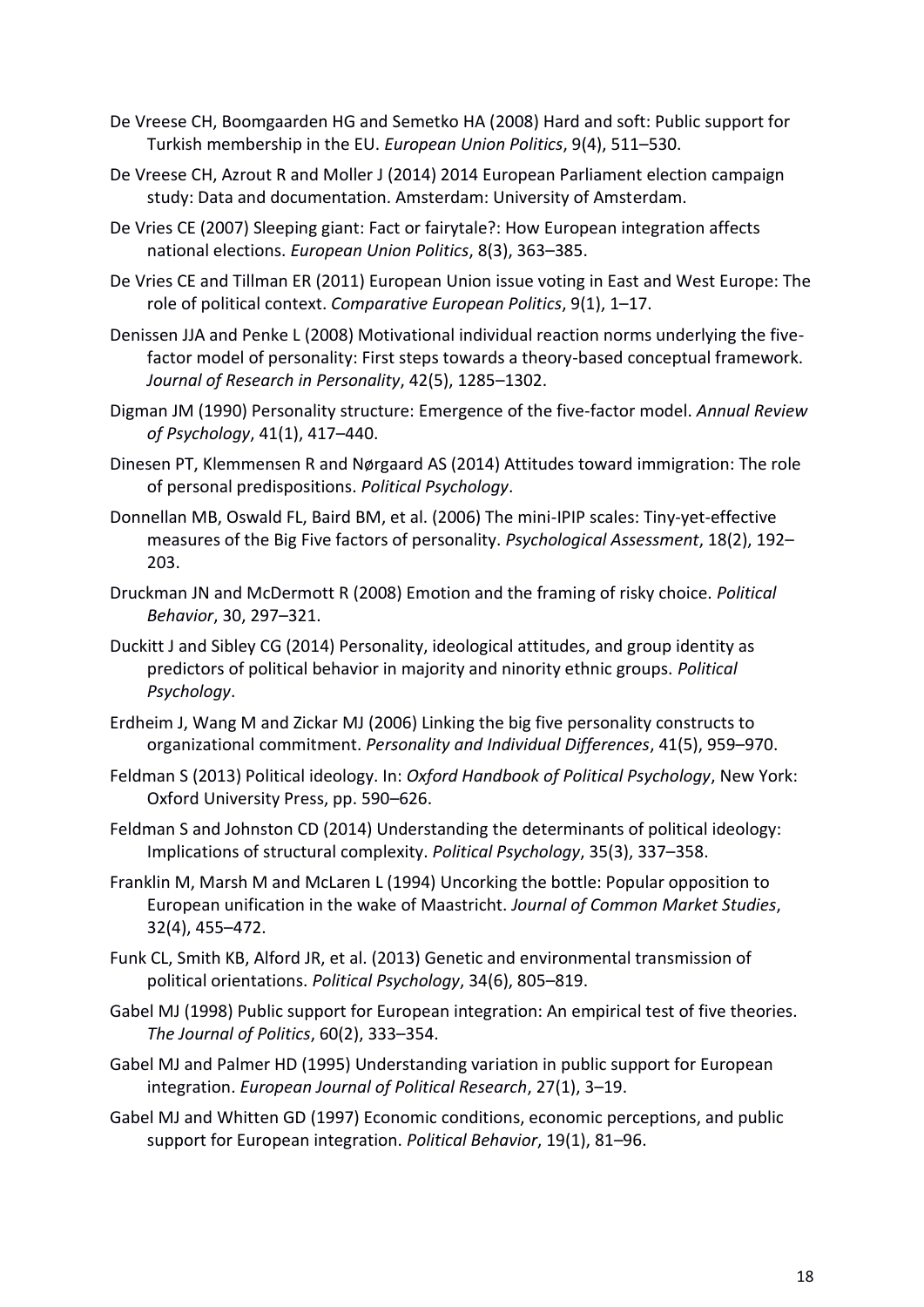- Garry J (2014) Emotions and voting in EU referendums. *European Union Politics*, 15(2), 235– 254.
- Gerber AS, Huber GA, Doherty D, et al. (2010) Personality and political attitudes: Relationships across issue domains and political contexts. *American Political Science Review*, 104(01), 111–133.
- Gerber AS, Huber GA, Doherty D, et al. (2011) The big five personality traits in the political arena. *Annual Review of Political Science*, 14(1), 265–287.
- Gerber AS, Huber GA, Doherty D, et al. (2012) Personality and the strength and direction of partisan identification. *Political Behavior*, 34, 653–688.
- Gerber AS, Huber GA, Doherty D and Dowling CM (2013) Assessing the stability of psychological and political survey measures. *American Politics Research*, 41(1), 54–75.
- Gerber AS, Huber GA, Doherty D, Dowling CM, et al. (2013) Big five personality traits and responses to persuasive appeals: Results from voter turnout experiments. *Political Behavior*, 35, 687–728.
- Goldberg LR (1992) The development of markers for the big-five factor structure. *Psychological Assessment*, 4(1), 26–42.
- Hakhverdian A, van Elsas E, Van Der Brug W, et al. (2013) Euroscepticism and education: A longitudinal study of twelve EU member states , 1973-2010. *European Union Politics*, 1973–2010.
- Hart W, Adams JM, Alex Burton K, et al. (2012) Shaping reality vs. hiding from reality: Reconsidering the effects of trait need for closure on information search. *Journal of Research in Personality*, Elsevier Inc., 46(5), 489–496.
- Harteveld E, Meer TVD and Vries CED (2013) In Europe we trust? Exploring three logics of trust in the European Union. *European Union Politics*, 14(4), 542–565.
- Hatemi PK, Funk CL, Medland SE, et al. (2009) Genetic and environmental transmission of political attitudes over a life time. *The Journal of Politics*, 71(3), 1141–1156.
- Hobolt SB (2005) When Europe matters: The impact of political information on voting behaviour in EU referendums. *Journal of Elections, Public Opinion & Parties*, 15(1), 37– 41.
- Hobolt SB (2014) Ever closer or ever wider? Public attitudes towards further enlargement and integration in the European Union. *Journal of European Public Policy*, 21(5), 664– 680.
- Hobolt SB and Brouard S (2010) Contesting the European Union? Why the Dutch and the French rejected the European constitution. *Political Research Quarterly*, 64(2), 309–322.
- Hooghe L and Marks G (2005) Calculation, community and cues: Public opinion on European integration. *European Union Politics*, 6(4), 419–443.
- Jost JT, Federico CM and Napier JL (2009) Political ideology: Its structure, functions, and elective affinities. *Annual Review of Psychology*, 60, 307–37.
- Karp JA and Bowler S (2006) Broadening and deepening or broadening versus deepening: The question of enlargement and Europe's 'hesitant Europeans'. *European Journal of Political Research*, 45(3), 369–390.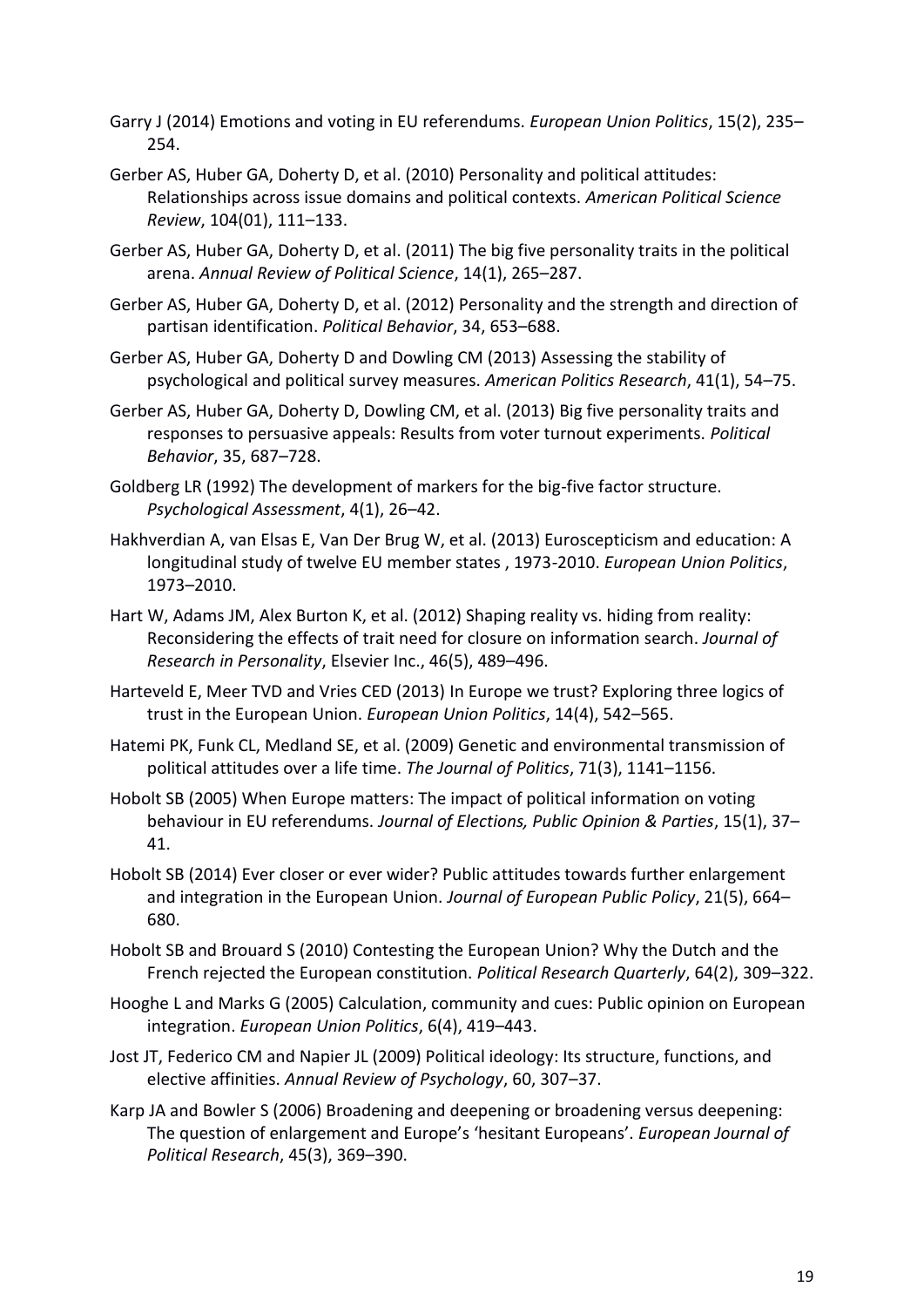- Koopmans R (2007) Who inhabits the European public sphere? Winners and losers, supporters and opponents in Europeanised political debates. *European Journal of Political Research*, 46, 183–210.
- Kritzinger S (2003) The influence of the nation-state on individual support for the European Union. *European Union Politics*, 4(2), 219–241.
- Lubbers M (2008) Regarding the Dutch 'Nee' to the European constitution: A test of the identiy, utalitarian and politcial approaches to voting 'No'. *European Union Politics*, 9, 59–85.
- Lubbers M and Jaspers E (2011) A longitudinal study of euroscepticism in the Netherlands: 2008 versus 1990. *European Union Politics*, 12(1), 21–40.
- Maier M, Maier J, Jahn N, et al. (2015) Measuring citizens' implicit and explicit attitudes Towards the European Union. *European Union Politics*.
- Malka A, Soto CJ, Inzlicht M, et al. (2014) Predictors of cultural and economic conservatism. *Journal of Personality and Social Psychology*, 106(6), 1031–1051.
- McCrae RR (2009) The physics and chemistry of personality. *Theory & Psychology*, 19(5), 670–687.
- McCrae RR and Terracciano A (2005) Universal features of personality traits from the observer's perspective: data from 50 cultures. *Journal of Personality and Social Psychology*, 88(3), 547–61.
- McLaren LM (2002) Public support for the European Union: Cost/Benefit analysis or perceived cultural threat? *The Journal of Politics*, 64(2), 551–566.
- McLaren LM (2007) Explaining opposition to Turkish membership of the EU. *European Union Politics*, 8(2), 251–278.
- Mondak JJ (2010) *Personality and the foundations of political behavior*. Cambridge: Cambridge University Press.
- Mondak JJ and Halperin KD (2008) A framework for the study of personality and political behaviour. *British Journal of Political Science*, 38(2), 335–362.
- Osborne D, Wootton LW and Sibley CG (2013) Are liberals agreeable or not? Politeness and compassion differentially predict political conservatism via distinct ideologies. *Social Psychology*, 44(5), 354–360.
- Page BI and Shapiro RY (1992) *The rational public. Fifty years of trends in Americans' policy preferences*. Chicago: University of Chicago Press.
- Ray L (2003) Reconsidering the link between incumbent support and pro-EU opinion. *European Union Politics*, 4(3), 259–279.
- Roberts BW, Walton KE and Viechtbauer W (2006) Patterns of mean-level change in personality traits across the life course: a meta-analysis of longitudinal studies. *Psychological Bulletin*, 132(1), 1–25.
- Sagiv L, Roccas S and Hazan O (2012) Identification with groups: The role of personality and context. *Journal of Personality*, 80(2), 345–74.
- Schoen H (2007) Personality traits and foreign policy attitudes in German public opinion. *Journal of Conflict Resolution*, 51(3), 408–430.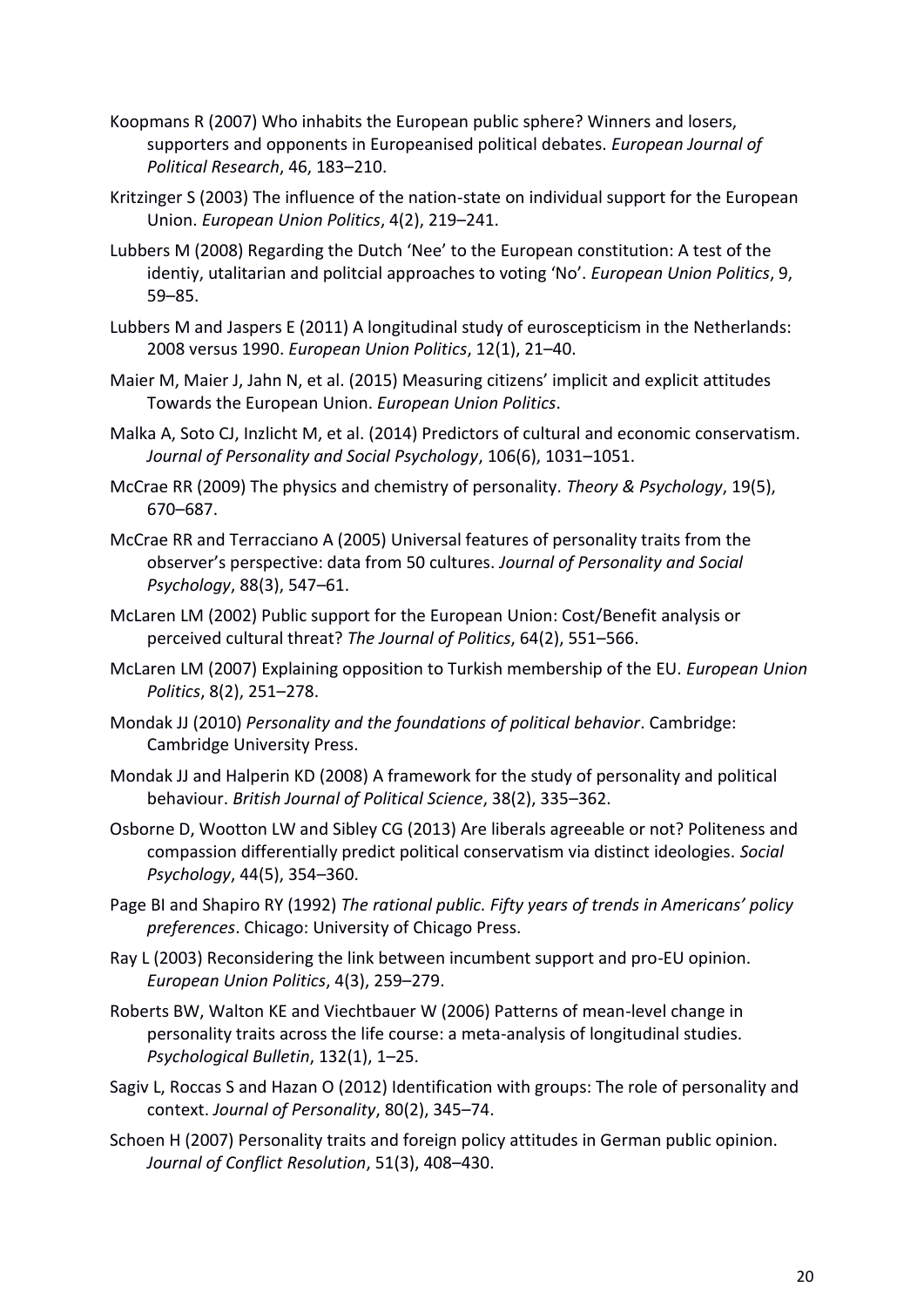- Schoen H and Schumann S (2007) Personality traits, partisan attitudes, and voting behavior. Evidence from Germany. *Political Psychology*, 28(4), 471–498.
- Schuck ART and de Vreese CH (2006) Between risk and opportunity. *European Journal of Communication*, 21(1), 5–32.
- Semetko HA, Van Der Brug W and Valkenburg PM (2003) The influence of political events on attitudes towards the European Union. *British Journal of Political Science*, 33(4), 621– 634.
- Sibley CG and Duckitt J (2008) Personality and prejudice: A meta-analysis and theoretical review. *Personality and Social Psychology Review*, 12(3), 248–79.
- Taber CS and Lodge M (2006) Motivated skepticism in the evaluation of political beliefs. *American Journal of Political Science*, 50(3), 755–769.
- Tillman ER (2012) Support for the euro, political knowledge, and voting behavior in the 2001 and 2005 UK general elections. *European Union Politics*, 13(3), 367–389.
- Tillman ER (2013) Authoritarianism and citizen attitudes towards European integration. *European Union Politics*, 14(4), 566–589.
- Trenz H-J (2008) Understanding media impact on European integration: Enhancing or restricting the scope of legitimacy of the EU? *Journal of European Integration*, 30(February 2015), 291–309.
- Van Spanje J and de Vreese C (2011) So what's wrong with the EU? Motivations underlying the Eurosceptic vote in the 2009 European elections. *European Union Politics*, 12(3), 405–429.
- Yamagata S, Suzuki A, Ando J, et al. (2006) Is the genetic structure of human personality universal? A cross-cultural twin study from North America, Europe, and Asia. *Journal of Personality and Social Psychology*, 90(6), 987–98.
- Zaller JR (1992) *The nature and origins of mass opinion*. Cambridge: Cambridge University Press.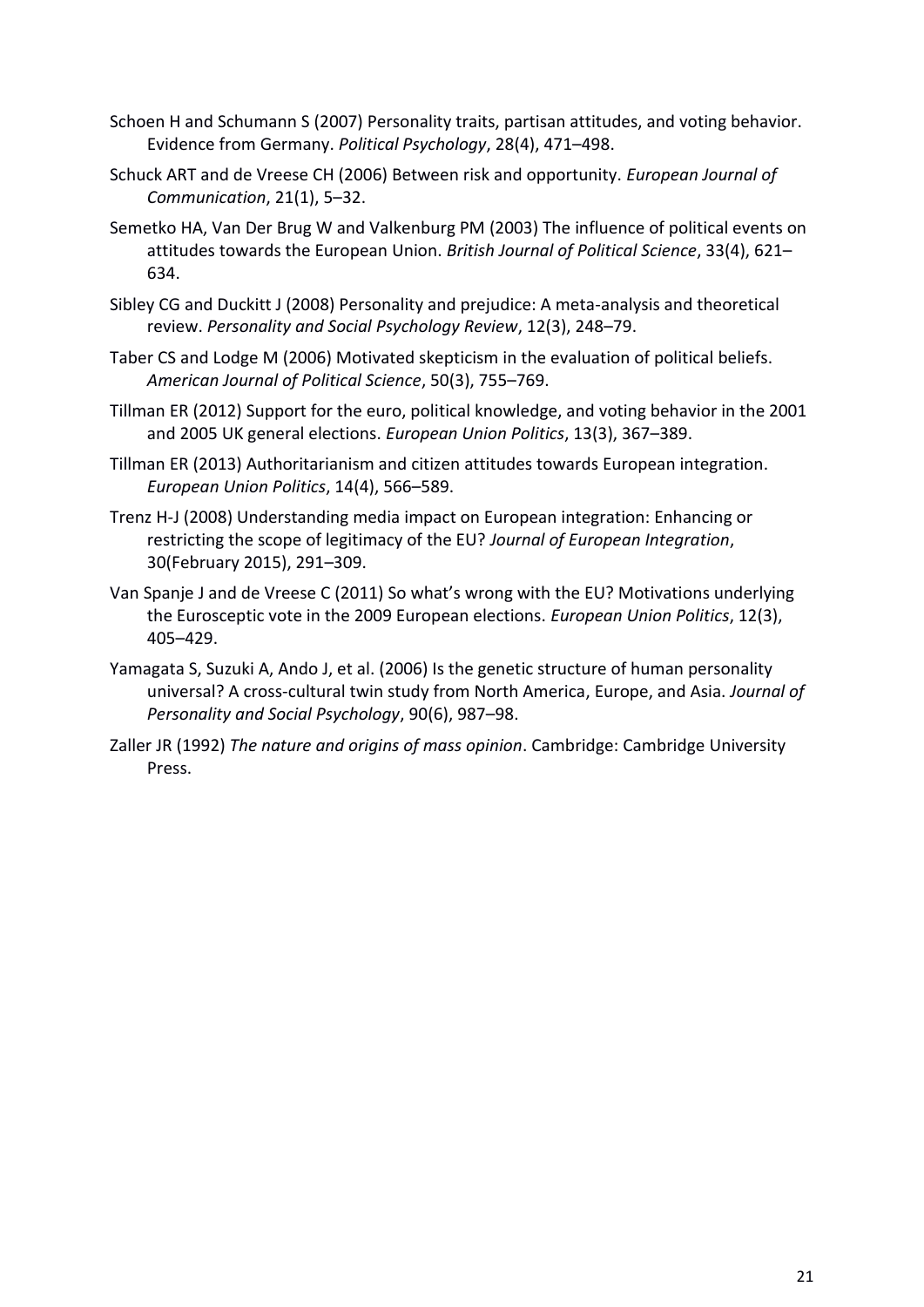|                   | Widening | Deepening | Trust  | Identity | Negative Affect |  |  |  |
|-------------------|----------|-----------|--------|----------|-----------------|--|--|--|
| <b>Openness</b>   |          |           |        |          |                 |  |  |  |
| Conscientiousness |          |           |        |          |                 |  |  |  |
| Extraversion      |          |           |        |          |                 |  |  |  |
| Agreeableness     |          |           | $\div$ |          |                 |  |  |  |
| Neuroticism       |          |           |        |          | ┿               |  |  |  |

**Table 1.** Overview of the Associations between Big Five Traits and EU attitudes.

*Note:*(+) signals a positive association between the trait and the EU attitude dimension. A blank space indicates that we expect no association between a specific EU attitude dimension and a Big Five trait.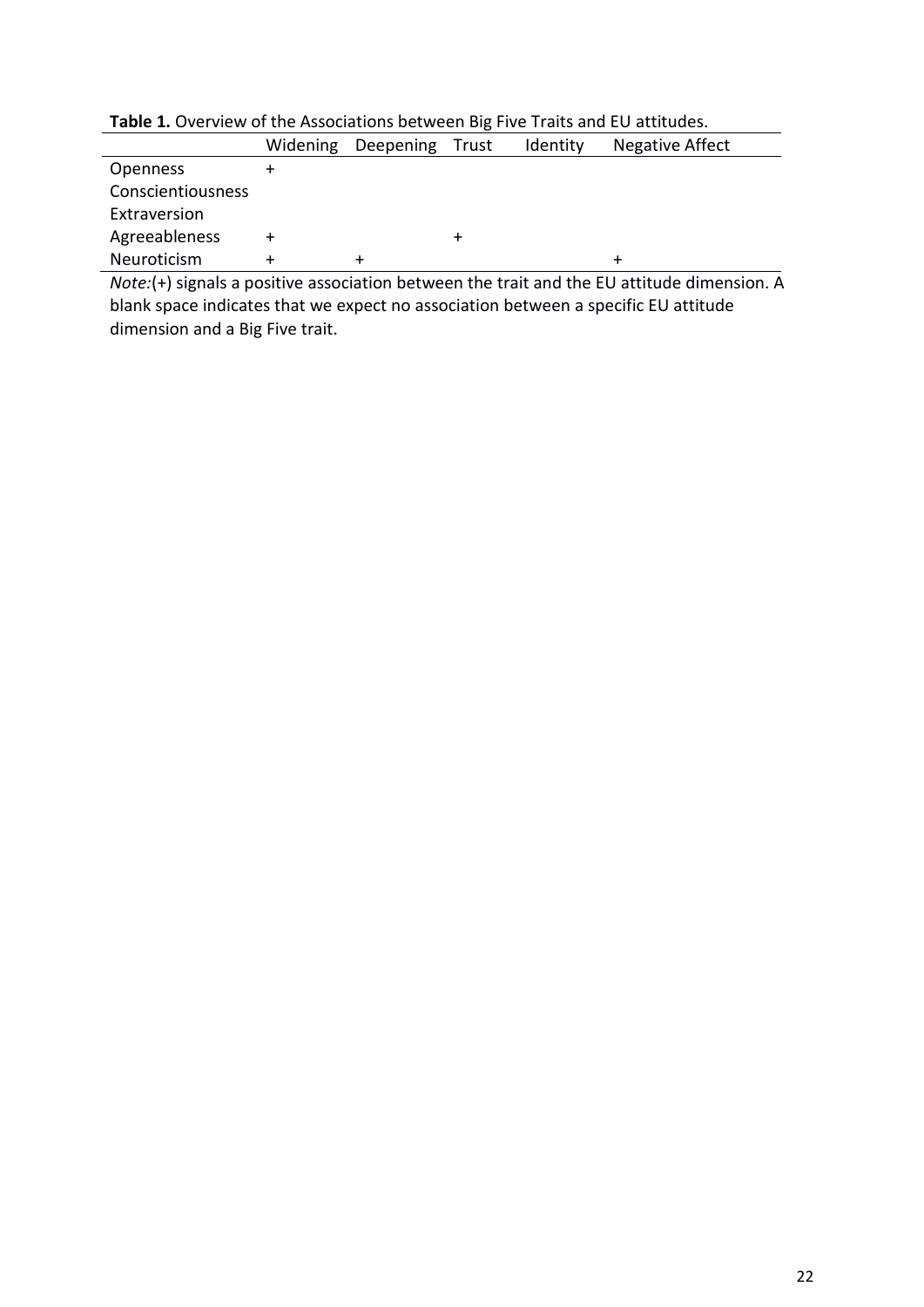**Table 2.** Item Wording and Confirmatory

Factor Analysis results for the Five EU Attitude Dimensions.

| #  | Item wording                                              | Widening | Deepening | Trust | Identity | <b>Negative Affect</b> |
|----|-----------------------------------------------------------|----------|-----------|-------|----------|------------------------|
|    | Admission of Turkey                                       | 0.71     |           |       |          |                        |
|    | Admission of Iceland <sup>®</sup>                         | 0.57     |           |       |          |                        |
| 3  | Admission of Montenegro                                   | 0.88     |           |       |          |                        |
| 4  | 'The European Union should become one country'            |          | 0.68      |       |          |                        |
| 5. | 'I am in favor of efforts being made to unify Europe'     |          | 0.95      |       |          |                        |
| 6  | Trust in European Parliament                              |          |           | 0.93  |          |                        |
|    | Trust in European Commission <sup>7</sup>                 |          |           | 0.95  |          |                        |
| 8  | 'Being a citizen of the European Union means a lot to me' |          |           |       | 0.86     |                        |
| 9  | 'The European flag means a lot to me'                     |          |           |       | 0.78     |                        |
| 10 | 'I am proud to be a European citizen'                     |          |           |       | 0.82     |                        |
| 11 | 'I am afraid of the European Union'                       |          |           |       |          | 0.78                   |
| 12 | 'I am threatened by the European Union'                   |          |           |       |          | 0.82                   |
| 13 | 'I am angry about the European Union'                     |          |           |       |          | 0.82                   |
| 14 | 'I am disgusted about the European Union'                 |          |           |       |          | 0.83                   |

*Note*: Model fit indices: Chi<sup>2</sup> = 337.695; RMSEA = 0.059 (0.053, 0.065); CFI = 0.972; TLI = 0.962; SRMR = 0.040.

\* For each of the following countries, to what extent are you in favour of or against it becoming a member of the EU? 'This is followed by the presentation of three items measuring the admission of Turkey, Iceland and Montenegro'.

 $^*$ 'Now, thinking about political institutions for a moment. Using a scale that reaches from 1 to 7, on which 1 means that you have no trust at all and 7 means that you have a great deal of trust, how much trust do you have in the following institutions?' This was followed by a list of national institutions as well as the European Parliament and the EU commission.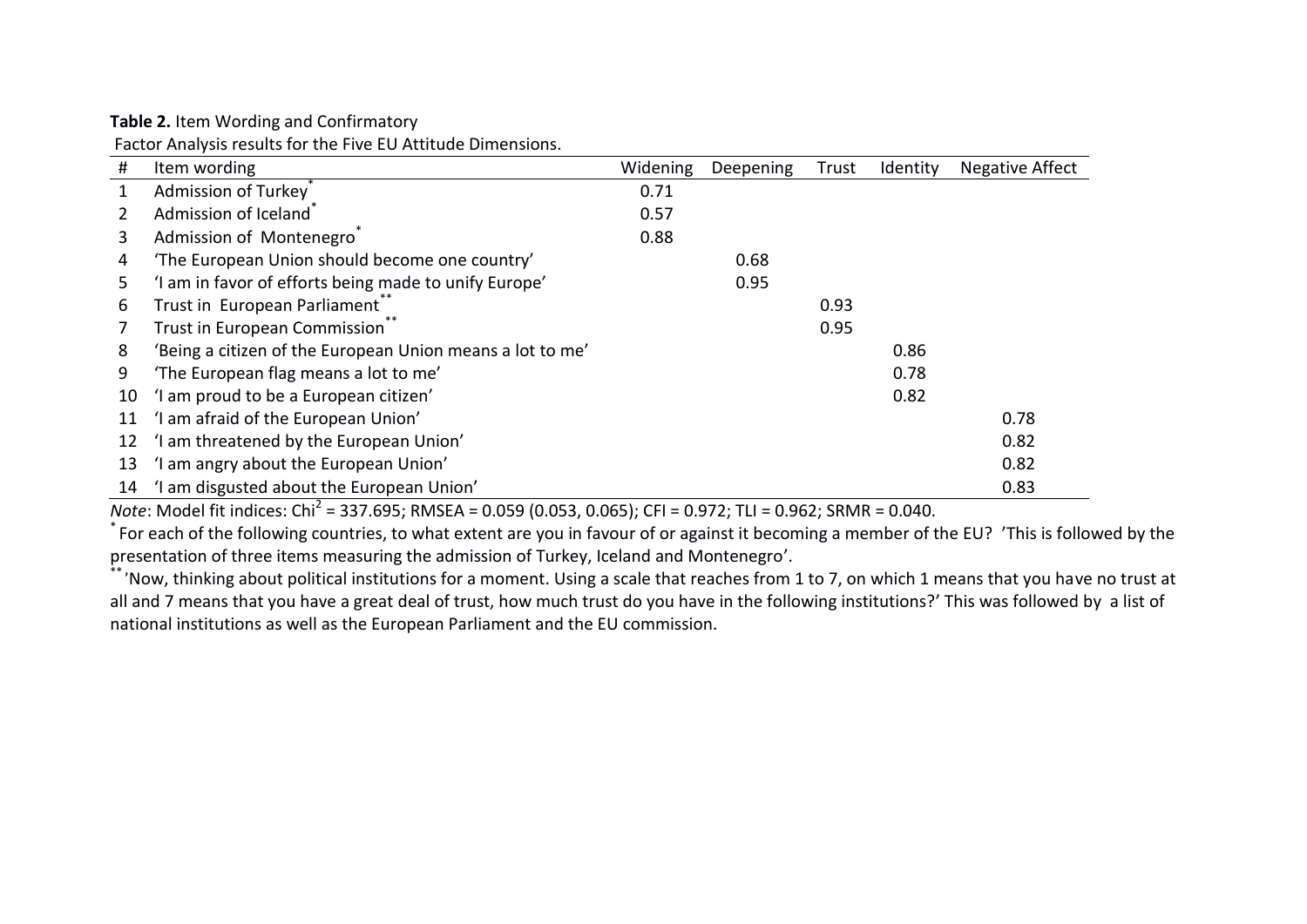| <b>TWEE OF DESCRIPTIVE STATISTICS OF THE DEPENDENT AND MIDDELIGENT VALIABIES.</b> |      |           |       |                          |                          |                          |                              |                          |
|-----------------------------------------------------------------------------------|------|-----------|-------|--------------------------|--------------------------|--------------------------|------------------------------|--------------------------|
|                                                                                   | M    | <b>SD</b> | Alpha | 1                        | 2                        | 3                        | 4                            | 5                        |
| <b>EU Attitudes</b>                                                               |      |           |       |                          |                          |                          |                              |                          |
| 1. Widening                                                                       | 0.39 | 0.24      | 0.74  | $\overline{\phantom{a}}$ |                          |                          |                              |                          |
| 2. Deepening                                                                      | 0.27 | 0.25      | 0.78  | $0.33*$                  |                          |                          |                              |                          |
| 3. Trust                                                                          | 0.34 | 0.22      | 0.93  | $0.44*$                  | $0.51*$                  | $\overline{\phantom{a}}$ |                              |                          |
| 4. Identity                                                                       | 0.28 | 0.22      | 0.85  | $0.34*$                  | $0.63*$                  | $0.63*$                  | $\overline{\phantom{0}}$     |                          |
| 5. Negative Affect towards the EU                                                 | 0.36 | 0.26      | 0.89  | $-0.36*$                 | $-0.32*$                 | $-0.57*$                 | $-0.35*$                     |                          |
|                                                                                   |      |           |       |                          |                          |                          |                              |                          |
| <b>Big Five traits</b>                                                            |      |           |       | 6                        |                          | 8                        | 9                            | 10                       |
| 6. Openness                                                                       | 0.60 | 0.17      | 0.58  | $\blacksquare$           |                          |                          |                              |                          |
| 7. Conscientiousness                                                              | 0.71 | 0.18      | 0.71  | $0.07*$                  | $\overline{\phantom{a}}$ |                          |                              |                          |
| 8. Extraversion                                                                   | 0.55 | 0.20      | 0.77  | $0.21*$                  | $0.07*$                  | Ξ.                       |                              |                          |
| 9. Agreeableness                                                                  | 0.70 | 0.18      | 0.77  | $0.16*$                  | $0.27*$                  | $0.22*$                  | $\qquad \qquad \blacksquare$ |                          |
| 10. Neuroticism                                                                   | 0.38 | 0.20      | 0.76  | $-0.16*$                 | $-0.16*$                 | $-0.20*$                 | $-0.07*$                     | $\overline{\phantom{a}}$ |

**Table 3.** Descriptive Statistics of the Dependent and Independent Variables.

\**p*<0.05; All scales are scored from 0 to 1. N=1174